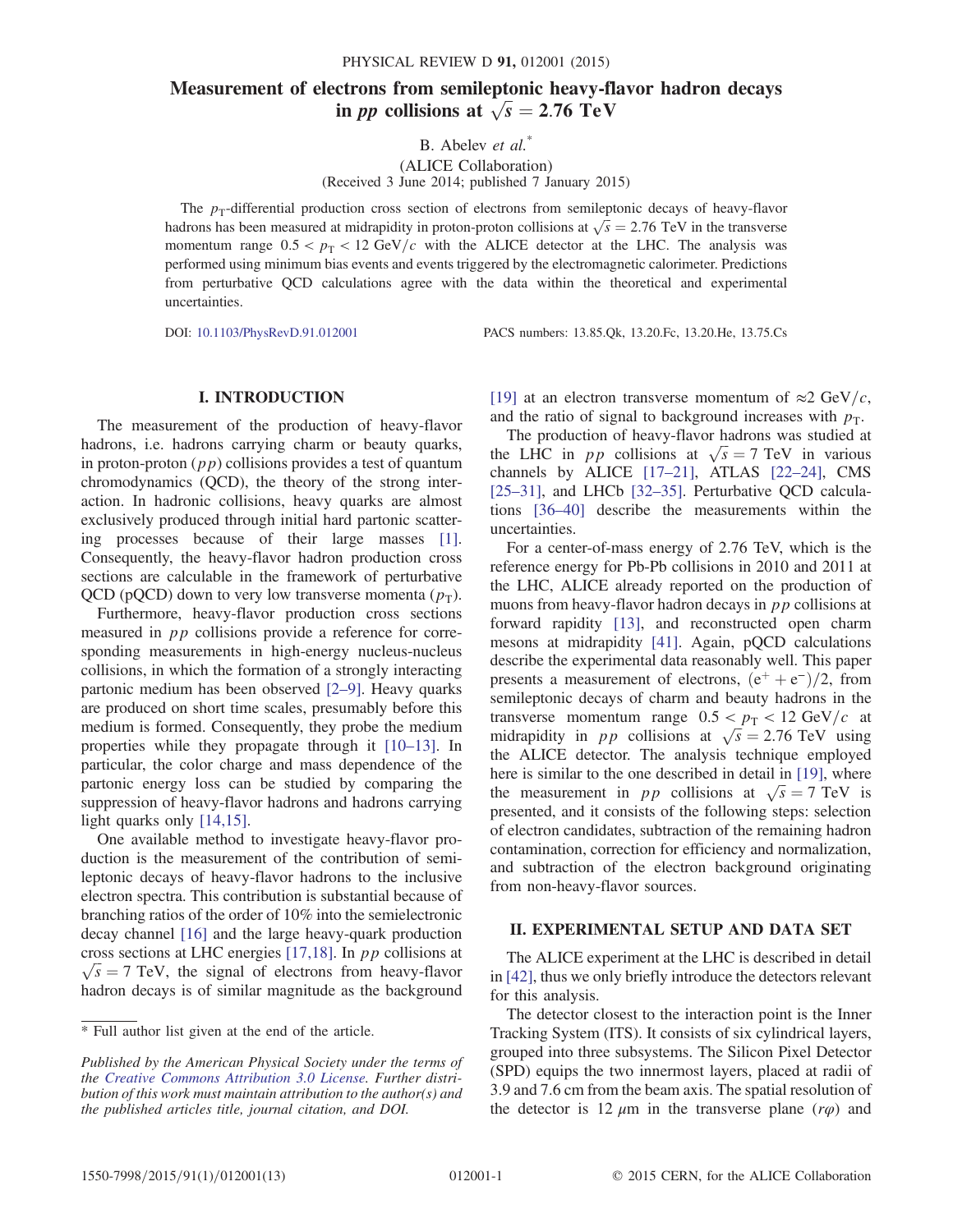100  $μ$ m along the beam direction. The SPD is followed by two layers of the Silicon Drift Detector (SDD) and two layers of the Silicon Strip Detector (SSD) at radii between 15 and 43 cm.

A large cylindrical Time Projection Chamber (TPC), which is the main tracking detector, surrounds the ITS at a radial distance between 85 and 247 cm. The chamber's volume is filled with a mixture of Ne  $(85.7\%)$ , CO<sub>2</sub>  $(9.5\%)$ , and  $N<sub>2</sub>$  (4.8%) as drift gas. In the radial direction, the readout is divided into 159 pad rows. The TPC covers a pseudorapidity range of  $|\eta| < 0.9$  for tracks having space points in the outermost pad rows. The specific energy deposit  $dE/dx$ is used to identify particles. The  $dE/dx$  resolution of the TPC ( $\sigma_{TPC-dE/dx}$ ) is approximately 5.5% for minimum ionizing particles passing through the full detector [\[43\].](#page-7-4)

The tracking detectors are housed inside a solenoidal magnet providing a homogeneous magnetic field of 0.5 T. The ITS and the TPC provide a transverse momentum measurement for charged particles with a resolution of ≈1% at 1 GeV/c and ≈3% at 10 GeV/c [\[44\].](#page-7-5)

The Time-of-Flight Detector (TOF) is located at a distance of 3.7 m from the beam axis covering the full azimuth and  $|\eta|$  < 0.9. The resolution of the particle arrival time is better than 100 ps. The collision time  $(t_0)$  is measured with the T0 detector, an array of Cherenkov counters positioned at  $+370$  and  $-70$  cm, respectively, along the beam axis. In case no information from the T0 detector is available, the collision time is estimated using the arrival time of the particles in the TOF detector. If also this second method does not provide a  $t_0$  measurement, the bunch crossing time from the LHC is used [\[41\].](#page-7-2) Particles are identified using the difference between the measured time of flight and the expected time of flight for a given particle species, normalized to the overall time-of-flight resolution  $\sigma_{\text{TOF-PID}} \approx 150 \text{ ps } [41]$ , including both the resolution of the particle arrival time measurement and of the  $t_0$ .

The Electromagnetic Calorimeter (EMCal) is a sampling calorimeter based on Shashlik technology spanning the pseudorapidity range  $|\eta| < 0.7$  and covering 107° in azimuth [\[45\]](#page-7-6). The azimuthal coverage was limited to 100° for the data presented here. The EMCal supermodules comprise individual towers each spanning  $\Delta \varphi \times \Delta \eta =$  $0.0143 \times 0.0143$  (6  $\times$  6 cm). Each 2  $\times$  2 group of neighboring EMCal towers forms a trigger elementary patch. The energy resolution was measured to be 1.7  $\bigoplus$  $11.1/\sqrt{E(\text{GeV})} \bigoplus 5.1/E(\text{GeV})\%$  [\[46\]](#page-7-7), where  $\bigoplus$  indicates a sum in quadrature.

The V0 detector, used for online triggering and offline event selection, consists of two arrays of 32 scintillator tiles on each side of the interaction point. The detectors cover 2.8 <  $\eta$  < 5.1 and −3.7 <  $\eta$  < −1.7, respectively.

The data used in this analysis were recorded in the spring of 2011. Two different data samples are available: a minimum bias sample and a sample triggered by the EMCal. In both samples, the SDD information was read out only for a fraction of the recorded events. The minimum bias trigger required at least one hit in either of the V0 detectors or the SPD. Background from beam-gas interactions was eliminated using the timing information from the V0 detector and the correlation between the number of hits and the reconstructed track segments in the SPD [\[47\]](#page-7-8). Events were required to have a reconstructed primary vertex [\[44\]](#page-7-5) within  $\pm 10$  cm from the center of the detector along the beam direction. This covers 86% of all interactions. Pileup events were identified as events having multiple vertices reconstructed in the SPD and they were rejected in this analysis. The probability of pileup events was less than 2.5% in this data sample. The amount of remaining pileup events after rejection was negligible in this analysis [\[19\].](#page-6-6) Before further event selection the minimum bias sample consisted of 65.8 M events, corresponding to an integrated luminosity  $L_{int} = 1.1 \text{ nb}^{-1}$ . The use of the TOF information for particle identification required a stricter run selection which limited the integrated luminosity to  $0.8 \text{ nb}^{-1}$  (43.8 M events). In addition to the minimum bias sample, events selected by the EMCal trigger were analyzed. It required the coincidence of the minimum bias trigger condition described above and an energy sum in  $2 \times 2$  EMCal trigger patches  $(4 \times 4$  towers) exceeding nominally 3 GeV. After event selection, the data sample recorded with the EMCal trigger corresponded to an integrated luminosity of  $L_{int} = 12.9 \text{ nb}^{-1}$ .

#### III. ANALYSIS

The minimum bias data sample was analyzed employing electron identification based on the information from the TPC [\[48\].](#page-7-9) At low transverse momentum ( $p_T < 2 \text{ GeV}/c$ ) additional information from the TOF detector was required to improve the rejection of hadronic background. Electron identification in the analysis of the EMCal triggered data sample was based on the combined information from the TPC and the EMCal. The three analyses employing TPC, TPC-TOF, and TPC-EMCal electron identification, were conducted in different kinematical regions. In transverse momentum, the TPC analysis was restricted to the range  $2 < p_T < 7$  GeV/c, the TPC-TOF analysis was performed in the range  $0.5 < p_T < 5$  GeV/c, and the TPC-EMCal analysis was done in the range  $2 < p<sub>T</sub> < 12$  GeV/c. In the latter case, the analysis used the minimum bias data sample for electron transverse momenta below 5  $GeV/c$  and an EMCal triggered data sample for electron  $p_T$  above 4 GeV/c. In  $p_T$  regions where the cross sections have been determined from more than one analysis the results were found to be consistent within uncertainties. Results from individual analyses were adopted for three different  $p_T$  ranges. At low  $p_T$  (up to 2 GeV/c), the TPC-TOF analysis provides the purest electron candidate sample. In the range  $2 < p_T < 4.5$  GeV/c, the result from the TPC analysis has smaller systematic uncertainties than both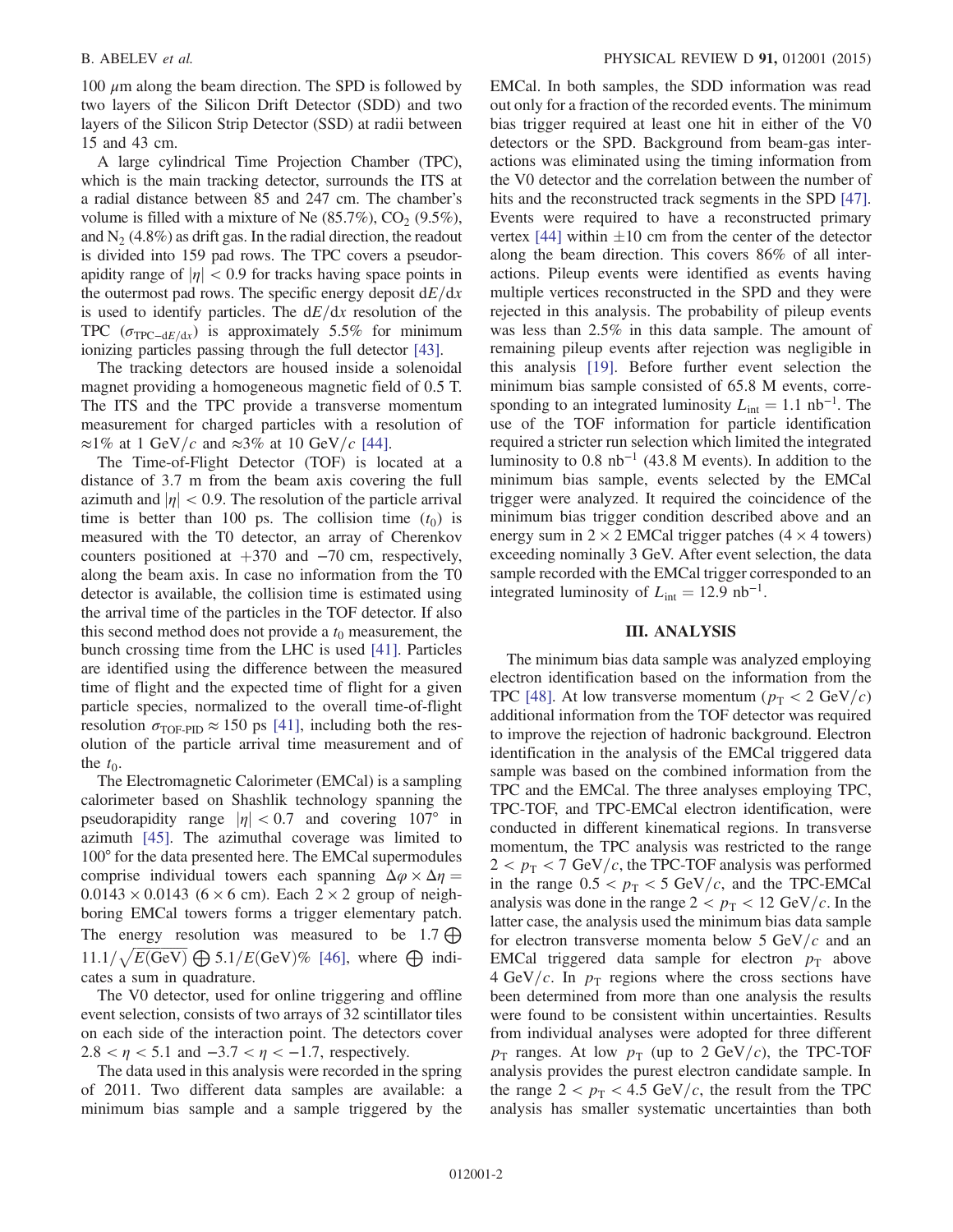results from the TPC-TOF and the TPC-EMCal analyses. At high  $p_T$  (above 4.5 GeV/c), the TPC and TPC-TOF analyses are statistics limited and the TPC-EMCal analysis of the EMCal triggered data sample provides the smallest uncertainty.

Reconstructed tracks were selected for the analysis using the criteria listed in Table [I](#page-2-0), which are similar to those used in the analysis described in [\[19\]](#page-6-6). In particular, the cut on the minimum number of ITS clusters was reduced to three (instead of the value of four used in [\[19\]](#page-6-6)) because the SDD points, which were not available for a sizable fraction of the events, were excluded from the track reconstruction used for this analysis, thus limiting the maximum number of hits in the ITS to four. In order to reduce wrong associations between candidate tracks and hits in the first layer of the SPD, hits in both layers of the SPD were required in the TPC-TOF analysis. In the TPC-EMCal analysis, this requirement has been relaxed to at least one hit in any of the two SPD layers in order to increase the statistics, thus resulting in a larger background. A cut on the minimum distance to the primary vertex was not imposed because electrons from charm hadron decays are indistinguishable from electrons originating from the primary vertex.

Three methods were used to identify electrons: in both the TPC and the TPC-TOF analyses, electrons were identified via their specific energy deposition  $(dE/dx)$  in the TPC. Tracks were required to have a  $dE/dx$  between one standard deviation below and 3 standard deviations above the expected  $dE/dx$  of electrons, consistent with an electron identification efficiency of  $\approx 85\%$ . In the TPC analysis for  $p_T \geq 2 \text{ GeV}/c$ , a more stringent cut was applied in order to cope with the increasing hadron contamination towards higher momenta. Therefore, electron candidate tracks were required to have a  $dE/dx$ between 0.5 standard deviations below and three standard deviations above the mean  $dE/dx$  for electrons, corresponding to a selection efficiency of  $\approx 70\%$ . For  $p_T < 2$  GeV/c, in the TPC-TOF analysis, the TOF detector was used in addition to the TPC. Here tracks were required to have a time of flight consistent with the expected time of flight for electrons within 3 standard deviations  $\sigma_{\text{TOF-PID}}$ , thus rejecting protons and kaons at momenta where they cannot be distinguished from electrons via  $dE/dx$  alone.

For  $p_T \geq 4.5 \text{ GeV}/c$ , the TPC-EMCal analysis was employed. In the TPC, a  $dE/dx$  between 1.4 standard deviations below and 3 standard deviations above the mean  $dE/dx$  for electrons was required, corresponding to an electron identification efficiency of ≈90%. Tracks were extrapolated from the TPC to the EMCal surface and geometrically associated with EMCal clusters within 0.02 both in  $\eta$  and in  $\varphi$ . The ratio of the energy of the matched cluster in the EMCal to the momentum measured with the TPC and ITS  $(E/p)$  was required to be within 0.8 and 1.4 for electron candidates, corresponding to an identification efficiency of  $\approx 60\%$  averaged over  $p_T$ .

The hadronic background was estimated using a parametrization of the TPC  $dE/dx$  in various momentum slices [\[19\]](#page-6-6) or, alternatively, the  $E/p$  distribution of identified hadrons, and it was subtracted from the electron candidate sample. For the TPC-TOF/TPC analysis the hadron contamination was negligible for  $p_T \leq 2$  GeV/c and less than 1.5% for  $p_T \leq 4.5$  GeV/c. In the TPC-EMCal analysis, the hadron contamination was negligible for  $p_T \leq 6$  GeV/c, remained below 10% for  $p_T \leq 8$  GeV/c, and it increased to ≈40% at  $p_T = 12$  GeV/c.

The  $p_T$ -differential invariant yield of inclusive electrons per minimum bias event has been obtained by dividing the raw yield of electrons,  $(e^+ + e^-)/2$ , measured in  $p_T$  bins of widths  $\Delta p$ <sub>T</sub>, by the number of minimum bias events, by  $2\pi p_{\rm T}^{\rm center}$  where  $p_{\rm T}^{\rm center}$  is the value of  $p_{\rm T}$  at the center of each bin, by  $\Delta p$ <sub>T</sub>, by the width  $\Delta y$  of the covered rapidity interval, and by the product of the geometric acceptance  $\epsilon^{\text{geo}}$ , the reconstruction efficiency  $\epsilon^{\text{reco}}$ , and the electron identification efficiency  $\epsilon^{\text{eID}}$ . In the TPC-TOF/TPC analyses,  $\epsilon^{\text{geo}}$ ,  $\epsilon^{\text{reco}}$ , and  $\epsilon^{\text{eID}}$  in TOF were obtained using a Monte Carlo simulation. Proton-proton events at  $\sqrt{s}$  = 2.76 TeV were generated with the PYTHIA 6.4.21 event generator [\[49\]](#page-7-10). Two samples were used for the efficiency calculation: a minimum bias sample based on the Perugia-0 tune [\[50\]](#page-7-11) and a heavy-flavor enhanced sample containing only events with at least one  $c\bar{c}$  or  $b\bar{b}$  pair. The enhanced sample provided a sufficient number of tracks for efficiency determination in the  $p_T$  region above 4 GeV/c. Tracks

<span id="page-2-0"></span>TABLE I. Summary of the track selection cuts utilized in the different analyses. The same track selection cuts are applied in the TPC-TOF and the TPC analyses.

| Analysis $p_T$ range (GeV/c)                               | TPC-TOF/TPC 0.5-4.5 | TPC-EMCal 4.5-12 |
|------------------------------------------------------------|---------------------|------------------|
| Number of ITS clusters                                     | >3                  | $\geq$ 3         |
| SPD layer in which a hit is requested                      | Both                | Any              |
| Number of TPC clusters                                     | >120                | >120             |
| Number of TPC clusters in $dE/dx$ calculation              | > 80                | $\cdots$         |
| Distance of closest approach to the primary vertex in $xy$ | $< 1$ cm            | $<$ 1 cm         |
| Distance of closest approach to the primary vertex in $z$  | $<$ 2 cm            | $<$ 2 cm         |
| $\chi^2$ /ndf of the momentum fit in the TPC               | $\leq$ 4            | $\leq$ 4         |
| Ratio of found/findable TPC clusters [43]                  | $\geq 0.6$          | $\geq 0.6$       |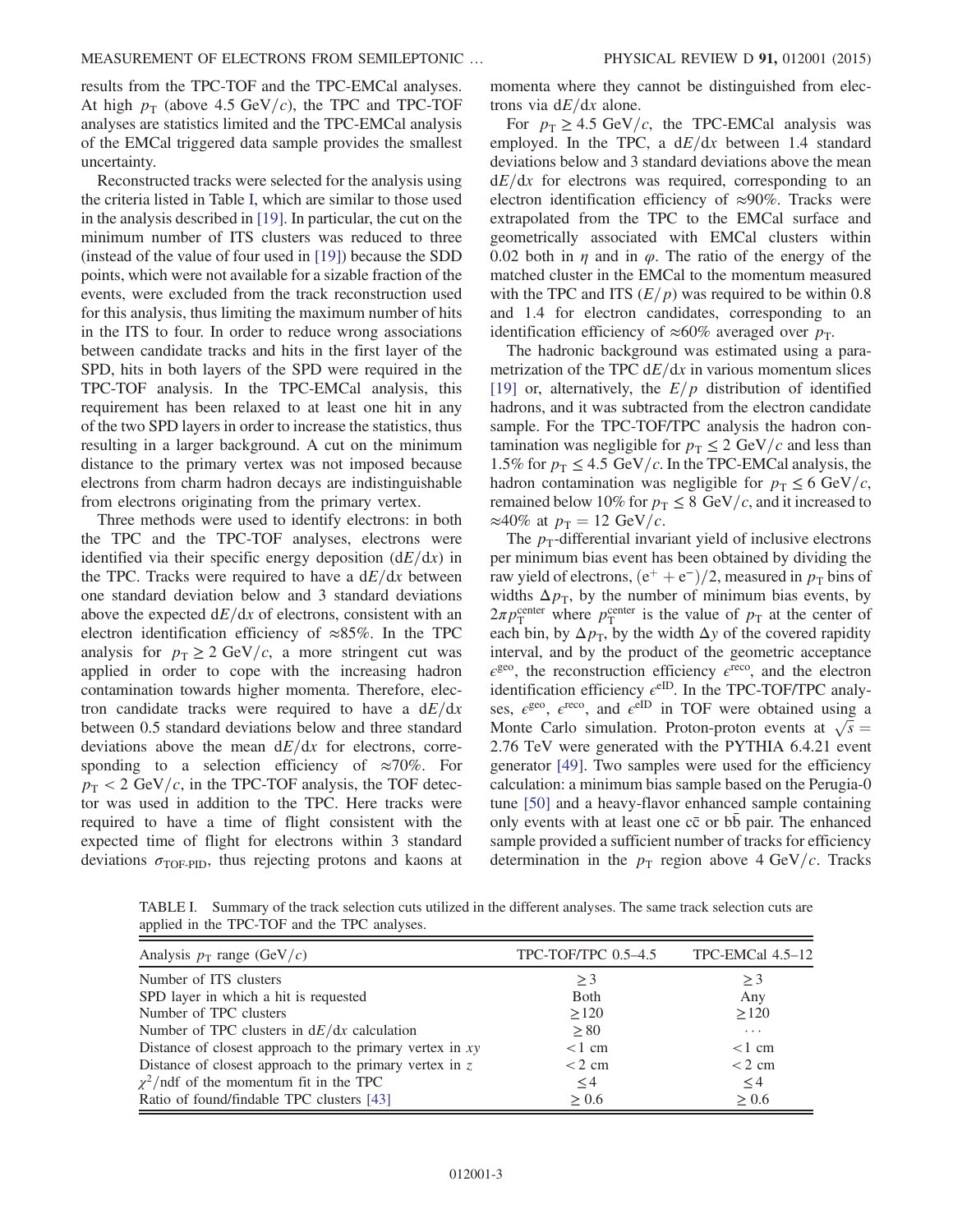<span id="page-3-0"></span>

FIG. 1 (color online). Efficiency of the EMCal trigger as a function of the cluster energy measured in the calorimeter [\[52\].](#page-7-13)

were propagated through the detector using GEANT3 [\[51\]](#page-7-12). The electron selection efficiency in the TPC  $(\epsilon_{ID})$  was extracted from data using the measured mean  $dE/dx$  and the width of the  $dE/dx$  distribution for electrons. The product of acceptance and efficiency was  $\approx 0.3$ , with a mild dependence on  $p_T$ . In the TPC-EMCal analysis, the reconstruction efficiency was obtained in a similar way to the TPC-TOF/TPC analyses, and the electron selection efficiency was determined again from data utilizing the measured mean  $dE/dx$ .

In addition, a correction for the trigger bias was applied in the EMCal triggered data sample. This correction was determined from the ratio of the EMCal cluster energy distribution in triggered data compared to those in minimum bias data. The resulting rejection factor at high energy (above the nominal trigger threshold of 3 GeV) was determined to be  $1180 \pm 10$ . The trigger efficiency is shown in Fig. [1](#page-3-0) as a function of the cluster energy [\[52\]](#page-7-13). The trigger efficiency obtained from data is well reproduced by a simulation which incorporated the supermodule-by-supermodule variation in the trigger turn-on curves and took into account the trigger mask employed in data. The statistics of the minimum bias data sample were such that a precise measurement of the trigger efficiency for electrons as a function of track  $p<sub>T</sub>$  was not possible. Thus, the trigger simulation was used to generate a trigger efficiency for electrons as a function of track  $p_T$ . Above 5 GeV the trigger efficiency is ≈85%, limited by the trigger mask.

The precision of the transverse momentum measurement is limited by the momentum resolution and it is affected by the energy loss of electrons via bremsstrahlung in material. To correct for the resulting distortion of the shape of the inclusive electron  $p<sub>T</sub>$  distributions, an unfolding procedure based on Bayes' theorem [\[53\]](#page-7-14) was used.

In order to evaluate the systematic uncertainty, the analysis was repeated with modified track selection and particle identification criteria. Table [II](#page-3-1) gives an overview of the systematic uncertainty assigned to various contributions. The total systematic uncertainty of the TPC-TOF/ TPC analysis is less than 6% for  $p_T < 4.5$  GeV/c. The systematic uncertainty of the TPC-EMCal analysis grows from 10% at 4.5 GeV/c to 20% at 12 GeV/c.

Apart from the signal, the inclusive electron  $p_T$  spectrum contains background from various sources: conversion of photons including direct photons, Dalitz decays of light mesons, dielectron decays of vector mesons, and semileptonic decays of kaons  $(K_{e3})$ . The ratio of signal to background  $(S/B)$  depends strongly on  $p<sub>T</sub>$ . While at low  $p_T$  the background dominates the inclusive electron yield  $(S/B \approx 0.2$  at  $p_T = 0.5$  GeV/c) the signal becomes more prominent with increasing  $p_T$   $(S/B > 1$  for  $p_T > 2.5$  GeV/c). The background was estimated using a cocktail calculation as described in detail in [\[19\].](#page-6-6) The main cocktail input is the measured  $p_T$ -differential

<span id="page-3-1"></span>TABLE II. Contributions to the systematic uncertainties on the inclusive electron spectrum for the different analyses.

| Analysis $p_T$ range     | TPC-TOF/TPC $0.5-4.5$ GeV/c | TPC-EMCal $4.5-12$ GeV/c        |
|--------------------------|-----------------------------|---------------------------------|
| ITS-TPC matching         | $2\%$                       | $2\%$                           |
| <b>ITS</b> clusters      | 3%                          | $3\%$                           |
| <b>TPC</b> clusters      | $2\%$                       | $3\%$                           |
| TPC clusters for PID     | $2\%$                       | $2\%$                           |
| <b>DCA</b>               | Negligible                  | Negligible                      |
| Unfolding                | $1\%$                       | $2\%$                           |
| <b>TOF PID</b>           | $p_{\rm T}$ < 2 GeV/c: 2%   | $\cdot$ $\cdot$ $\cdot$         |
| <b>TPC PID</b>           | $p_T < 4.5$ GeV/c: 2%       | $\cdots$                        |
| <b>TPC-EMCal PID</b>     | $\cdots$                    | $p_T = 4.5 \text{ GeV}/c$ : 10% |
|                          |                             | $p_T = 12 \text{ GeV}/c$ : 20%  |
| Trigger rejection factor | $\cdots$                    | $3\%$                           |
| Rapidity and charge      | $2\%$                       | $2\%$                           |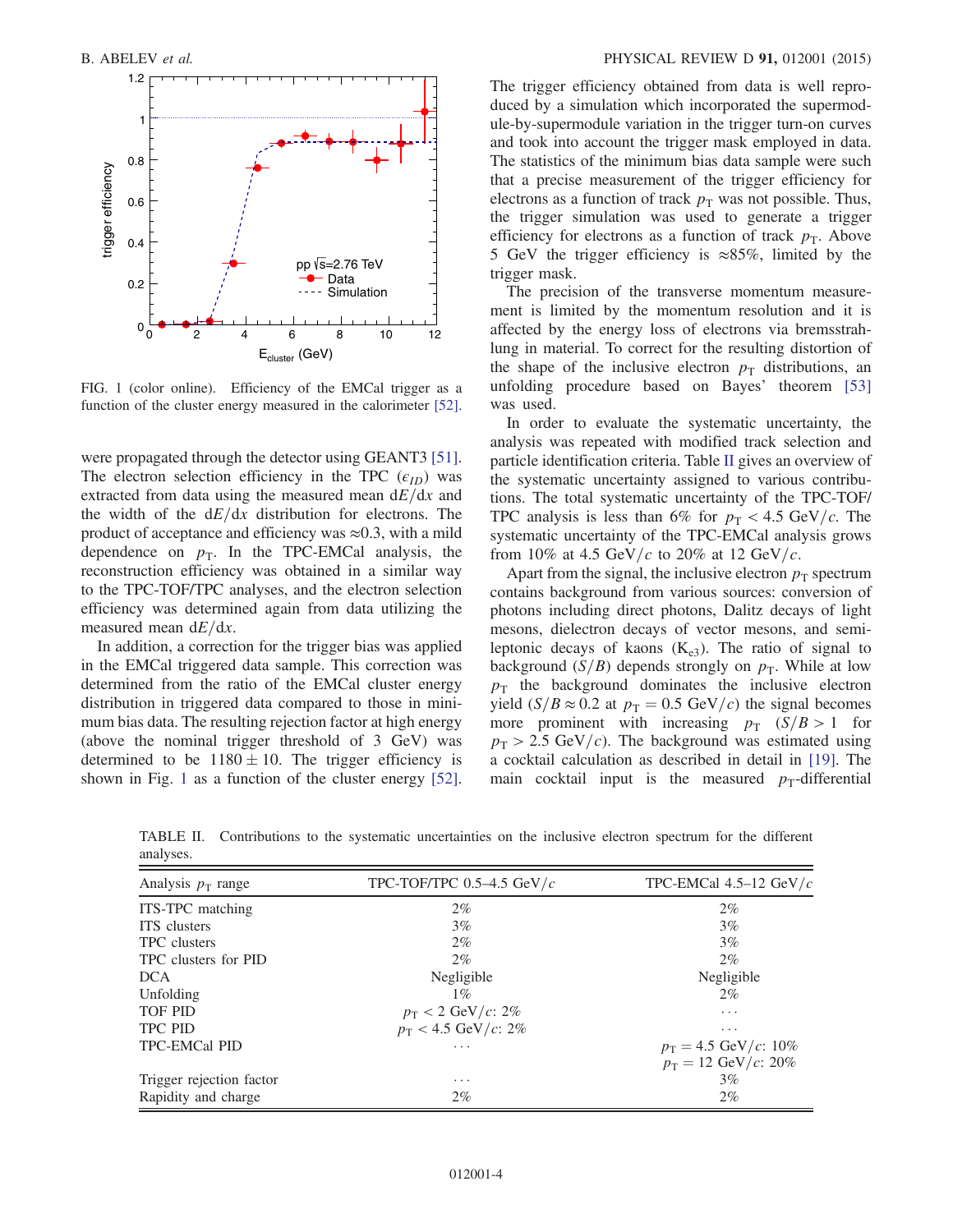<span id="page-4-0"></span>

FIG. 2 (color online).  $p_T$ -differential invariant yield of inclusive electrons compared to the electron background cocktail for the TPC-TOF/TPC analysis (left) and the TPC-EMCal analysis (right). Ratios of the inclusive electron yields to the respective cocktail are shown in the lower panels.

production cross section of neutral pions [\[54\].](#page-7-15) More than 80% of the electron background can be attributed to  $\pi^0$ Dalitz decays and the conversion of photons from  $\pi^0$ decays. Other light mesons  $(\eta, \eta', \rho, \omega, \phi)$  were included via  $m<sub>T</sub>$  scaling. About 10% of the electron background at high  $p_T$  can be attributed to  $J/\psi$  decays. The corresponding cocktail input was obtained using a phenomenological interpolation of the  $J/\psi$  production cross sections measured at various values of  $\sqrt{s}$  as described in [\[55\].](#page-7-16) For direct photons an NLO pQCD calculation was used as cocktail input [\[56,57\]](#page-7-17). Since the effective material budget was different in the TPC-TOF/TPC and TPC-EMCal analysis due to a different requirement on the hits in the SPD (Table [I](#page-2-0)), the amount of background electrons was different in the two analyses. In order to estimate the systematic uncertainty of the background cocktail, the uncertainties of the various sources were propagated in the cocktail as described in [\[19\]](#page-6-6). The total systematic uncertainty of the cocktail in the TPC-TOF/TPC analysis is smallest at  $p<sub>T</sub> \approx 1.5 \text{ GeV}/c$  where it is ≈7% and increases with increasing  $p<sub>T</sub>$  reaching 9% at  $p<sub>T</sub>$ 4.5 GeV/c. At lower  $p_T$  the total systematic uncertainty of the cocktail approaches  $\approx 10\%$  at  $p_T = 0.5 \text{ GeV}/c$ . The main contribution comes from the uncertainty on the  $\pi^0$  measurement. In the TPC-EMCal analysis the total systematic uncertainty of the cocktail grows from ≈9% at  $p_T = 4.5$  GeV/c to ≈29% at 12 GeV/c. The  $p_T$ -differential invariant yield of inclusive electrons is compared to the electron background cocktail in Fig. [2](#page-4-0) for the TPC-TOF/TPC analysis (left panel) and the TPC-EMCal analysis (right panel).

The electron background cocktails were statistically subtracted from the inclusive electron  $p<sub>T</sub>$  distributions obtained in the three analyses. The  $p_T$ -differential cross section of electrons from heavy-flavor hadron decays was then obtained by normalizing the invariant yield to the minimum bias cross section, which is  $55.4 \pm 1.0$  mb [\[58\]](#page-7-18). The final  $p_T$ -differential cross section presented here is a combination of the results from the three analyses as summarized in Table [III](#page-4-1). In the  $p_T$  ranges in which the analyses overlap the results are in agreement within their uncertainties.

<span id="page-4-1"></span>TABLE III. Integrated luminosities available for the three analyses based on TPC, TPC-TOF, and TPC-EMCal electron identification, respectively, and kinematical regions covered by these analyses.

| Analysis                                                   | TPC-TOF          | TPC.             | <b>TPC-EMCal</b>   |
|------------------------------------------------------------|------------------|------------------|--------------------|
| $L_{\text{int}}$ (nb) <sup>-1</sup><br>$p_T$ range (GeV/c) | 0.8<br>$0.5 - 2$ | 1.1<br>$2 - 4.5$ | 12.9<br>$4.5 - 12$ |
| y range                                                    | $-0.8-0.8$       | $-0.8-0.8$       | $-0.7-0.7$         |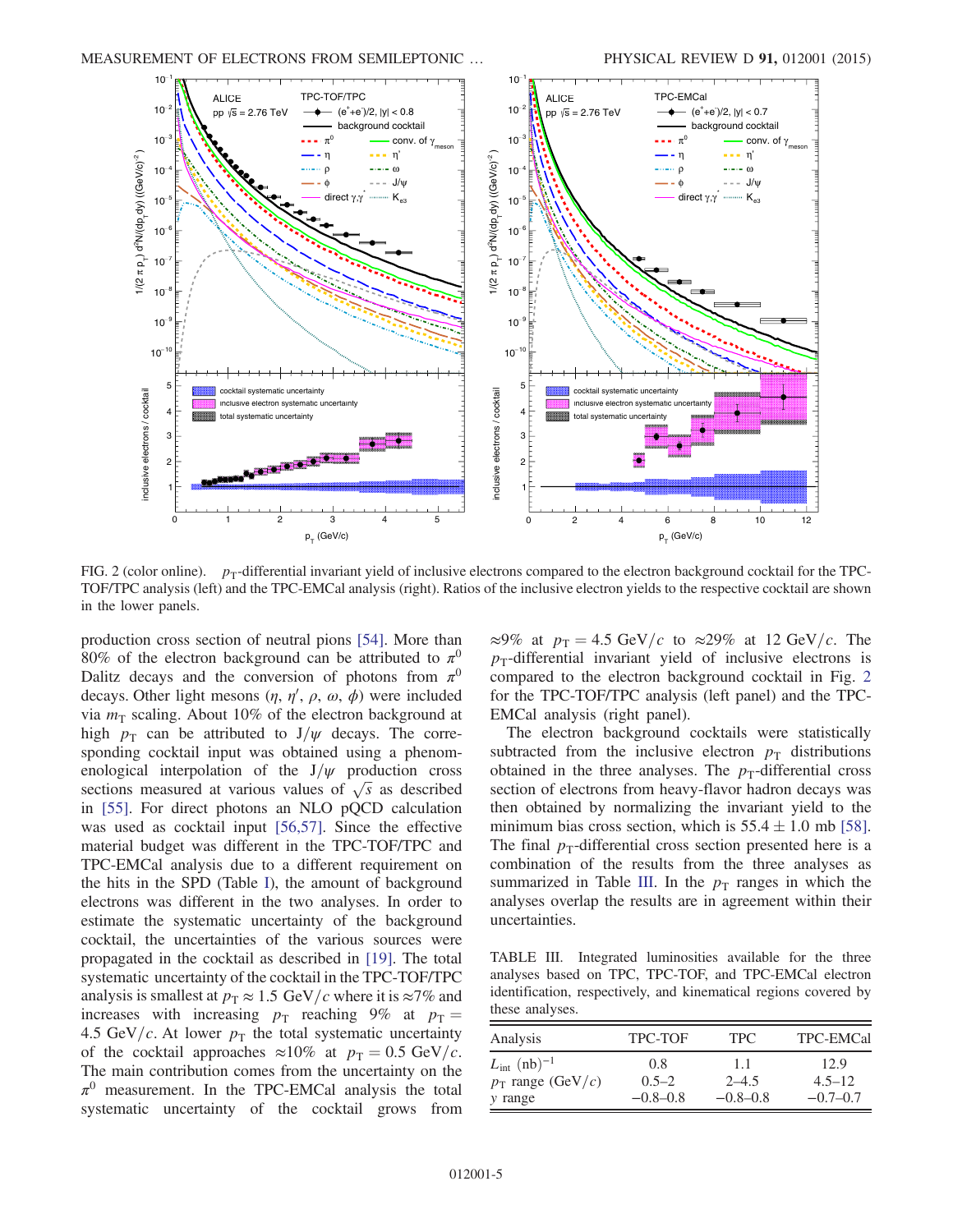## IV. RESULTS

The  $p_T$ -differential invariant production cross section of electrons from heavy-flavor hadron decays at midrapidity in pp collisions at  $\sqrt{s} = 2.76$  TeV is shown in comparison to pQCD calculations from FONLL [\[36,59,60\]](#page-7-1), GM-VFNS [37–[39,61,62\],](#page-7-19) and  $k_T$ -factorization [\[40,63](#page-7-20)–71] in Fig. [3](#page-5-0). Statistical and systematic uncertainties of the data are shown separately as error bars and boxes, respectively. Dashed lines indicate the uncertainties of the pQCD calculations originating from the variation of the factorization and normalization scale as well as of the heavy-quark masses

<span id="page-5-0"></span>

FIG. 3 (color online).  $p_T$ -differential cross section of electrons from heavy-flavor hadron decays compared to pQCD calculations from FONLL (red) [\[36,59,60\],](#page-7-1) GM-VFNS (blue) [37–[39,61,62\]](#page-7-19) and  $k<sub>T</sub>$ -factorization (green) [\[40,63](#page-7-20)–71]. Uncertainties on the theory calculations originate from the variation of the factorization and the renormalization scales and from the heavy-quark masses. The ratios data/theory are shown in the lower panels, where the dashed lines indicate the additional theoretical uncertainties relative to unity.

[\[36,38](#page-7-1)–40]. As seen in the lower panels of Fig. [3](#page-5-0), all pQCD calculations are consistent with the measured cross section over the full  $p_T$  range within combined experimental and theoretical uncertainties. According to the FONLL calculation, this range of the electron transverse momentum includes approximately 50% of the charm and 90% of the total beauty cross section at midrapidity. The latter contribution starts to dominate from approximately  $4-5 \text{ GeV}/c$ towards higher transverse momenta.

#### V. SUMMARY

The inclusive differential production cross section of electrons from charm and beauty hadron decays was measured with ALICE in the transverse momentum range  $0.5 < p_{\rm T} < 12$  GeV/c at midrapidity in pp collisions at  $\sqrt{s}$  = 2.76 TeV, which is the same center-of-mass energy as the one available so far in Pb-Pb collisions at the LHC. pQCD calculations are in good agreement with the data. The measurement presented in this article improves the reference cross section of electrons from heavy-flavor hadron decays used for the measurement of the corresponding nuclear modification factor in Pb-Pb collisions, where the current reference is obtained by scaling the cross section measured in pp collisions at  $\sqrt{s} = 7$  TeV to 2.76 TeV using FONLL pQCD calculations [\[72\]](#page-7-21).

## ACKNOWLEDGMENTS

The ALICE Collaboration would like to thank all its engineers and technicians for their invaluable contributions to the construction of the experiment and the CERN accelerator teams for the outstanding performance of the LHC complex. The ALICE Collaboration gratefully acknowledges the resources and support provided by all Grid centers and the Worldwide LHC Computing Grid (WLCG) collaboration. The ALICE Collaboration would like to thank M. Cacciari, B. A. Kniehl, G. Kramer, R. Maciuła, and A. Szczurek for providing the pQCD predictions for the cross sections of electrons from heavy-flavor hadron decays. Furthermore, the ALICE Collaboration would like to thank W. Vogelsang for providing NLO pQCD predictions for direct photon production cross sections which were used as one of the inputs for the electron background cocktail. The ALICE Collaboration acknowledges the following funding agencies for their support in building and running the ALICE detector: State Committee of Science,World Federation of Scientists (WFS) and Swiss Fonds Kidagan, Armenia, Conselho Nacional de Desenvolvimento Científico e Tecnológico (CNPq), Financiadora de Estudos e Projetos (FINEP), Fundação de Amparo à Pesquisa do Estado de São Paulo (FAPESP); National Natural Science Foundation of China (NSFC), the Chinese Ministry of Education (CMOE) and the Ministry of Science and Technology of China (MSTC); Ministry of Education and Youth of the Czech Republic; Danish Natural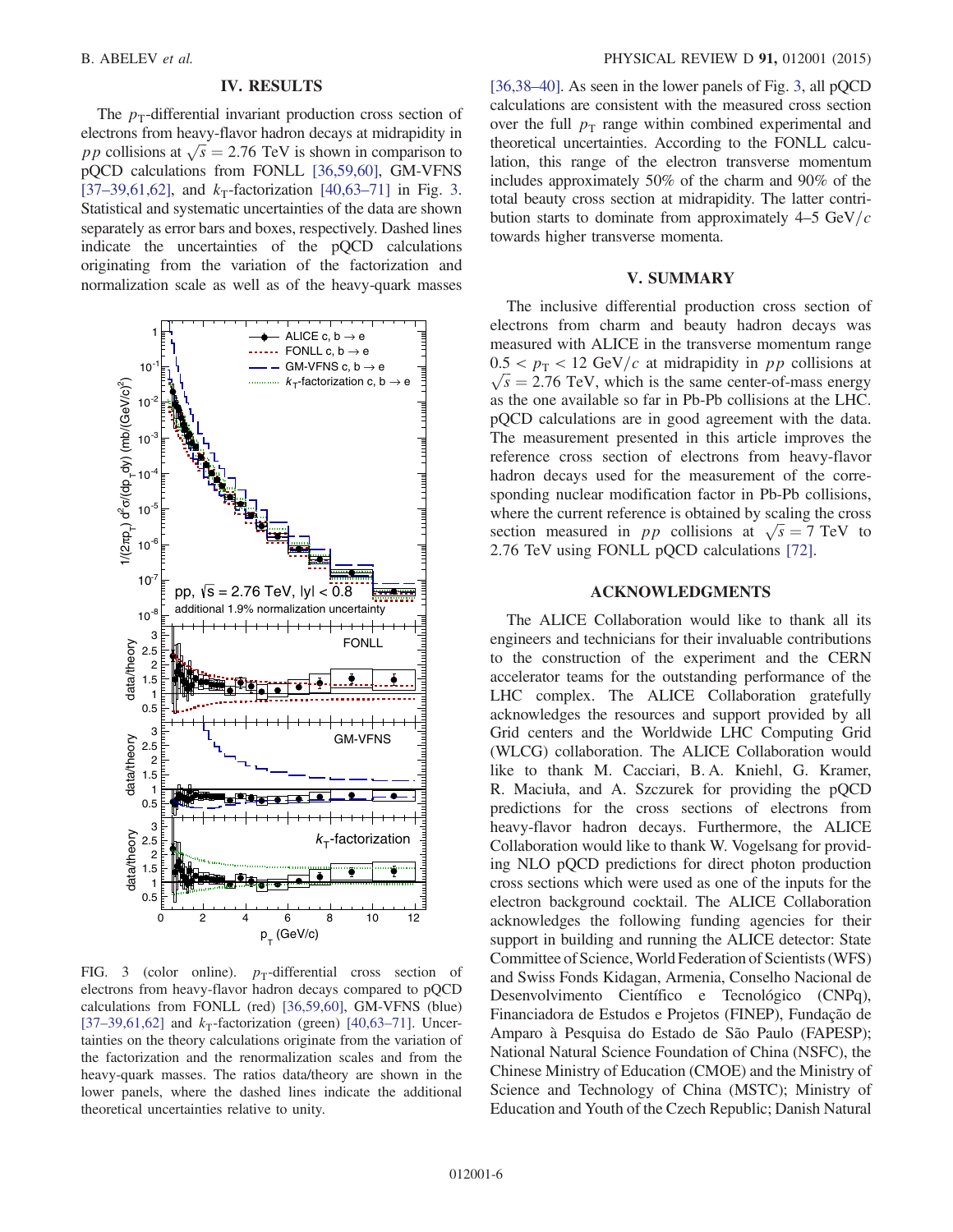Science Research Council, the Carlsberg Foundation and the Danish National Research Foundation; The European Research Council under the European Community's Seventh Framework Programme; Helsinki Institute of Physics and the Academy of Finland; French CNRS-IN2P3, the "Region Pays de Loire," "Region Alsace," "Region Auvergne" and CEA, France; German Bundesministerium für Bildung und Forschung (BMBF) and the Helmholtz Association; General Secretariat for Research and Technology, Ministry of Development, Greece; Hungarian Orszagos Tudomanyos kutatasi Alapprogramok (OTKA) and National Office for Research and Technology (NKTH); Department of Atomic Energy and Department of Science and Technology of the Government of India; Istituto Nazionale di Fisica Nucleare (INFN) and Centro Fermi–Museo Storico della Fisica e Centro Studi e Ricerche "Enrico Fermi," Italy; MEXT Grant-in-Aid for Specially Promoted Research, Japan; Joint Institute for Nuclear Research, Dubna;); National Research Foundation of Korea (NRF); Consejo Nacional de Ciencia y Tecnologia (CONACYT), Direccion General de Asuntos del Personal Academico (DGAPA), México, Amerique Latine Formation academique - European Commission (ALFA-EC) and the EPLANET Program (European Particle Physics Latin American Network) Stichting voor Fundamenteel Onderzoek der Materie (FOM) and the Nederlandse Organisatie voor Wetenschappelijk Onderzoek (NWO),

Netherlands; Research Council of Norway (NFR); Polish Ministry of Science and Higher Education; National Science Centre, Poland; Ministry of National Education/Institute for Atomic Physics and Consiliul National al Cercetarii Stiintifice Unitatea Executiva pentru Finantarea Invatamantului Superior, a Cercetarii Dezvoltarii si Inovarii (CNCS-UEFISCDI)–Romania; Ministry of Education and Science of Russian Federation, Russian Academy of Sciences, Russian Federal Agency of Atomic Energy, Russian Federal Agency for Science and Innovations and The Russian Foundation for Basic Research; Ministry of Education of Slovakia; Department of Science and Technology, South Africa; Centro de Investigaciones Energeticas, MedioAmbiencales y Tecnologicas (CIEMAT), E-Infrastructure shared between Europe and Latin America (EELA), Ministerio de Economía y Competitividad (MINECO) of Spain, Xunta de Galicia (Consellería de Educación), Centro de Aplicaciones Tecnologicas y Desarrollo Nuclear (CEADEN), Cubaenergía, Cuba, and IAEA (International Atomic Energy Agency); Swedish Research Council (VR) and Knut & Alice Wallenberg Foundation (KAW); Ukraine Ministry of Education and Science; United Kingdom Science and Technology Facilities Council (STFC); The United States Department of Energy, the United States National Science Foundation, the State of Texas, and the State of Ohio.

- <span id="page-6-0"></span>[1] C. Lourenco and H. Woehri, Phys. Rep. 433[, 127 \(2006\).](http://dx.doi.org/10.1016/j.physrep.2006.05.005)
- <span id="page-6-1"></span>[2] R. Averbeck, [Prog. Part. Nucl. Phys.](http://dx.doi.org/10.1016/j.ppnp.2013.01.001) **70**, 159 (2013).
- [3] I. Arsene *et al.* (BRAHMS Collaboration), [Nucl. Phys.](http://dx.doi.org/10.1016/j.nuclphysa.2005.02.130) A757[, 1 \(2005\).](http://dx.doi.org/10.1016/j.nuclphysa.2005.02.130)
- [4] K. Adcox et al. (PHENIX Collaboration), [Nucl. Phys.](http://dx.doi.org/10.1016/j.nuclphysa.2005.03.086) A757[, 184 \(2005\)](http://dx.doi.org/10.1016/j.nuclphysa.2005.03.086).
- [5] B. Back et al. (PHOBOS Collaboration), [Nucl. Phys.](http://dx.doi.org/10.1016/j.nuclphysa.2005.03.084) A757, [28 \(2005\).](http://dx.doi.org/10.1016/j.nuclphysa.2005.03.084)
- [6] J. Adams et al. (STAR Collaboration), [Nucl. Phys.](http://dx.doi.org/10.1016/j.nuclphysa.2005.03.085) A757, [102 \(2005\)](http://dx.doi.org/10.1016/j.nuclphysa.2005.03.085).
- [7] B. Abelev et al. (ALICE Collaboration), [Phys. Lett. B](http://dx.doi.org/10.1016/j.physletb.2013.01.051) 720, [52 \(2013\).](http://dx.doi.org/10.1016/j.physletb.2013.01.051)
- [8] S. Chatrchyan et al. (CMS Collaboration), [Eur. Phys. J. C](http://dx.doi.org/10.1140/epjc/s10052-012-1945-x) 72[, 1945 \(2012\)](http://dx.doi.org/10.1140/epjc/s10052-012-1945-x).
- [9] G. Aad et al. (ATLAS Collaboration), [Phys. Rev. Lett.](http://dx.doi.org/10.1103/PhysRevLett.105.252303) 105, [252303 \(2010\).](http://dx.doi.org/10.1103/PhysRevLett.105.252303)
- <span id="page-6-2"></span>[10] A. Adare et al. (PHENIX Collaboration), [Phys. Rev. Lett.](http://dx.doi.org/10.1103/PhysRevLett.98.172301) 98[, 172301 \(2007\).](http://dx.doi.org/10.1103/PhysRevLett.98.172301)
- [11] B. Abelev et al. (STAR Collaboration), [Phys. Rev. Lett.](http://dx.doi.org/10.1103/PhysRevLett.98.192301) 98, [192301 \(2007\).](http://dx.doi.org/10.1103/PhysRevLett.98.192301)
- [12] B. Abelev et al. (ALICE Collaboration), [J. High Energy](http://dx.doi.org/10.1007/JHEP09(2012)112) [Phys. 09 \(2012\) 112.](http://dx.doi.org/10.1007/JHEP09(2012)112)
- <span id="page-6-9"></span>[13] B. Abelev et al. (ALICE Collaboration), [Phys. Rev. Lett.](http://dx.doi.org/10.1103/PhysRevLett.109.112301) 109[, 112301 \(2012\).](http://dx.doi.org/10.1103/PhysRevLett.109.112301)
- <span id="page-6-3"></span>[14] Y. Dokshitzer and D. Kharzeev, [Phys. Lett. B](http://dx.doi.org/10.1016/S0370-2693(01)01130-3) 519, 199 [\(2001\).](http://dx.doi.org/10.1016/S0370-2693(01)01130-3)
- [15] S. Wicks, W. Horowitz, M. Djordjevic, and M. Gyulassy, Nucl. Phys. A783[, 493 \(2007\)](http://dx.doi.org/10.1016/j.nuclphysa.2006.11.102).
- <span id="page-6-4"></span>[16] J. Beringer et al. (Particle Data Group), [Phys. Rev. D](http://dx.doi.org/10.1103/PhysRevD.86.010001) 86, [010001 \(2012\).](http://dx.doi.org/10.1103/PhysRevD.86.010001)
- <span id="page-6-5"></span>[17] B. Abelev et al. (ALICE Collaboration), [J. High Energy](http://dx.doi.org/10.1007/JHEP01(2012)128) [Phys. 01 \(2012\) 128.](http://dx.doi.org/10.1007/JHEP01(2012)128)
- [18] B. Abelev et al. (ALICE Collaboration), [Phys. Lett. B](http://dx.doi.org/10.1016/j.physletb.2013.01.069) 721, [13 \(2013\).](http://dx.doi.org/10.1016/j.physletb.2013.01.069)
- <span id="page-6-6"></span>[19] B. Abelev et al. (ALICE Collaboration), [Phys. Rev. D](http://dx.doi.org/10.1103/PhysRevD.86.112007) 86, [112007 \(2012\).](http://dx.doi.org/10.1103/PhysRevD.86.112007)
- [20] B. Abelev et al. (ALICE Collaboration), [Phys. Lett. B](http://dx.doi.org/10.1016/j.physletb.2012.01.063) 708, [265 \(2012\)](http://dx.doi.org/10.1016/j.physletb.2012.01.063).
- [21] B. Abelev et al. (ALICE Collaboration), [J. High Energy](http://dx.doi.org/10.1007/JHEP11(2012)065) [Phys. 11 \(2012\) 065.](http://dx.doi.org/10.1007/JHEP11(2012)065)
- <span id="page-6-7"></span>[22] G. Aad et al. (ATLAS Collaboration), [Phys. Lett. B](http://dx.doi.org/10.1016/j.physletb.2011.12.054) 707, [438 \(2012\)](http://dx.doi.org/10.1016/j.physletb.2011.12.054).
- [23] G. Aad et al. (ATLAS Collaboration), [Nucl. Phys.](http://dx.doi.org/10.1016/j.nuclphysb.2012.07.009) **B864**, [341 \(2012\)](http://dx.doi.org/10.1016/j.nuclphysb.2012.07.009).
- [24] G. Aad et al. (ATLAS Collaboration), [Nucl. Phys.](http://dx.doi.org/10.1016/j.nuclphysb.2011.05.015) **B850**, [387 \(2011\)](http://dx.doi.org/10.1016/j.nuclphysb.2011.05.015).
- <span id="page-6-8"></span>[25] V. Khachatryan et al. (CMS Collaboration), [Eur. Phys. J. C](http://dx.doi.org/10.1140/epjc/s10052-011-1575-8) 71[, 1575 \(2011\)](http://dx.doi.org/10.1140/epjc/s10052-011-1575-8).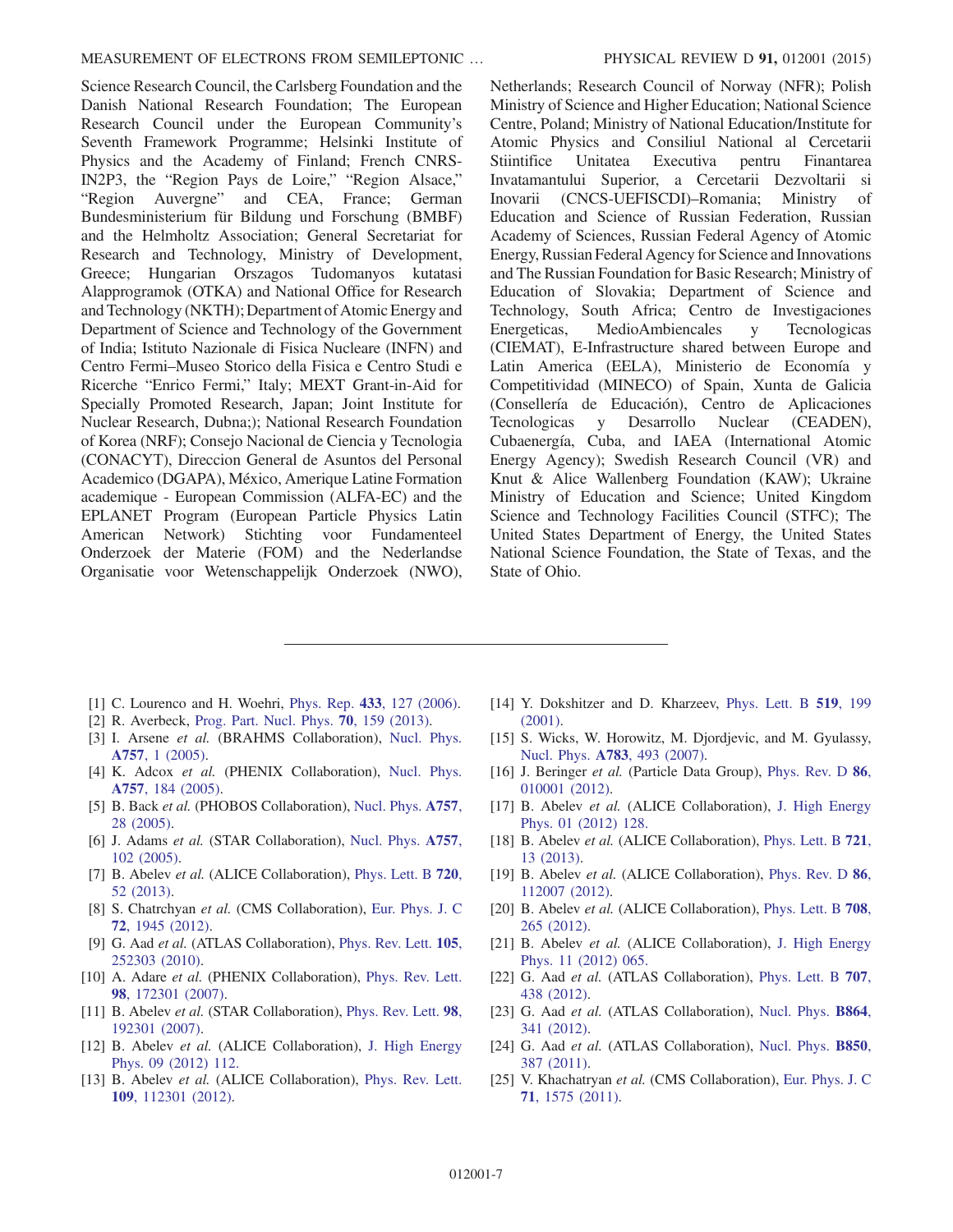- [26] S. Chatrchyan et al. (CMS Collaboration), [Phys. Lett. B](http://dx.doi.org/10.1016/j.physletb.2012.05.063) 714[,136 \(2012\)](http://dx.doi.org/10.1016/j.physletb.2012.05.063).
- [27] S. Chatrchyan et al. (CMS Collaboration), [J. High Energy](http://dx.doi.org/10.1007/JHEP06(2012)110) [Phys. 06 \(2012\) 110.](http://dx.doi.org/10.1007/JHEP06(2012)110)
- [28] S. Chatrchyan et al. (CMS Collaboration), [Phys. Rev. D](http://dx.doi.org/10.1103/PhysRevD.84.052008) 84, [052008 \(2011\).](http://dx.doi.org/10.1103/PhysRevD.84.052008)
- [29] S. Chatrchyan et al. (CMS Collaboration), [Phys. Rev. Lett.](http://dx.doi.org/10.1103/PhysRevLett.106.252001) 106[, 252001 \(2011\).](http://dx.doi.org/10.1103/PhysRevLett.106.252001)
- [30] V. Khachatryan et al. (CMS Collaboration), [J. High Energy](http://dx.doi.org/10.1007/JHEP03(2011)090) [Phys. 03 \(2011\) 090.](http://dx.doi.org/10.1007/JHEP03(2011)090)
- [31] V. Khachatryan et al. (CMS Collaboration), [Phys. Rev. Lett.](http://dx.doi.org/10.1103/PhysRevLett.106.112001) 106[, 112001 \(2011\).](http://dx.doi.org/10.1103/PhysRevLett.106.112001)
- <span id="page-7-0"></span>[32] R. Aaij et al. (LHCb Collaboration), [J. High Energy Phys.](http://dx.doi.org/10.1007/JHEP04(2012)093) [04 \(2012\) 093.](http://dx.doi.org/10.1007/JHEP04(2012)093)
- [33] R. Aaij et al. (LHCb Collaboration), [Phys. Lett. B](http://dx.doi.org/10.1016/j.physletb.2010.10.010) 694, 209 [\(2010\).](http://dx.doi.org/10.1016/j.physletb.2010.10.010)
- [34] R. Aaij et al. (LHCb Collaboration), [Eur. Phys. J. C](http://dx.doi.org/10.1140/epjc/s10052-011-1645-y) 71, [1645 \(2011\)](http://dx.doi.org/10.1140/epjc/s10052-011-1645-y).
- [35] R. Aaij et al. (LHCb Collaboration), [Nucl. Phys.](http://dx.doi.org/10.1016/j.nuclphysb.2013.02.010) B871, 1 [\(2013\).](http://dx.doi.org/10.1016/j.nuclphysb.2013.02.010)
- <span id="page-7-1"></span>[36] M. Cacciari, S. Frixione, N. Houdeau, M. L. Mangano, P. Nason, and G. Ridolfi, [J. High Energy Phys. 10 \(2012\) 137.](http://dx.doi.org/10.1007/JHEP10(2012)137)
- <span id="page-7-19"></span>[37] B. Kniehl, G. Kramer, I. Schienbein, and H. Spiesberger, [Eur. Phys. J. C](http://dx.doi.org/10.1140/epjc/s10052-012-2082-2) 72, 2082 (2012).
- [38] P. Bolzoni and G. Kramer, Nucl. Phys. **B872**[, 253 \(2013\).](http://dx.doi.org/10.1016/j.nuclphysb.2013.04.002)
- [39] P. Bolzoni and G. Kramer, Nucl. Phys. **B876**[, 334 \(2013\).](http://dx.doi.org/10.1016/j.nuclphysb.2013.08.007)
- <span id="page-7-20"></span>[40] R. Maciuła and A. Szczurek, [Phys. Rev. D](http://dx.doi.org/10.1103/PhysRevD.87.094022) 87, 094022 [\(2013\).](http://dx.doi.org/10.1103/PhysRevD.87.094022)
- <span id="page-7-2"></span>[41] B. Abelev et al. (ALICE Collaboration), [J. High Energy](http://dx.doi.org/10.1007/JHEP07(2012)191) [Phys. 07 \(2012\) 191.](http://dx.doi.org/10.1007/JHEP07(2012)191)
- <span id="page-7-3"></span>[42] K. Aamodt et al. (ALICE Collaboration), JINST 3[, S08002](http://dx.doi.org/10.1088/1748-0221/3/08/S08002) [\(2008\).](http://dx.doi.org/10.1088/1748-0221/3/08/S08002)
- <span id="page-7-4"></span>[43] A. Kalweit, Ph.D. thesis, Technical University Darmstadt, 2012.
- <span id="page-7-5"></span>[44] K. Aamodt et al. (ALICE Collaboration), [Phys. Lett. B](http://dx.doi.org/10.1016/j.physletb.2010.08.026) 693, [53 \(2010\).](http://dx.doi.org/10.1016/j.physletb.2010.08.026)
- <span id="page-7-6"></span>[45] B. Abelev et al. (ALICE Collaboration), [Phys. Lett. B](http://dx.doi.org/10.1016/j.physletb.2013.04.026) 722, [262 \(2013\)](http://dx.doi.org/10.1016/j.physletb.2013.04.026).
- <span id="page-7-7"></span>[46] J. Allen et al. (ALICE EMCal Collaboration), [Nucl.](http://dx.doi.org/10.1016/j.nima.2009.12.061) [Instrum. Methods Phys. Res., Sect. A](http://dx.doi.org/10.1016/j.nima.2009.12.061) 615, 6 (2010).
- <span id="page-7-8"></span>[47] K. Aamodt et al. (ALICE Collaboration), [Eur. Phys. J. C](http://dx.doi.org/10.1140/epjc/s10052-009-1227-4) 65, [111 \(2010\)](http://dx.doi.org/10.1140/epjc/s10052-009-1227-4).
- <span id="page-7-9"></span>[48] J. Alme, Y. Andres, H. Appelshauser, S. Bablok, N. Bialas et al., [Nucl. Instrum. Methods Phys. Res., Sect. A](http://dx.doi.org/10.1016/j.nima.2010.04.042) 622,316 [\(2010\).](http://dx.doi.org/10.1016/j.nima.2010.04.042)
- <span id="page-7-10"></span>[49] T. Sjostrand, S. Mrenna, and P. Skands, [J. High Energy](http://dx.doi.org/10.1088/1126-6708/2006/05/026) [Phys. 05 \(2006\) 026.](http://dx.doi.org/10.1088/1126-6708/2006/05/026)
- <span id="page-7-11"></span>[50] P. Z. Skands, [arXiv:0905.3418; arXiv:0905.3418.](http://arXiv.org/abs/0905.3418)
- <span id="page-7-12"></span>[51] R. Brun et al., CERN Program Library Long Write-up, W5013, 1994.
- <span id="page-7-13"></span>[52] B. Abelev et al. (ALICE Collaboration), [Phys. Lett. B](http://dx.doi.org/10.1016/j.physletb.2013.04.026) 722, [262 \(2013\)](http://dx.doi.org/10.1016/j.physletb.2013.04.026).
- <span id="page-7-14"></span>[53] G. D'Agostini, [Nucl. Instrum. Methods Phys. Res., Sect. A](http://dx.doi.org/10.1016/0168-9002(95)00274-X) 362[, 487 \(1995\)](http://dx.doi.org/10.1016/0168-9002(95)00274-X).
- <span id="page-7-15"></span>[54] B. Abelev et al. (ALICE Collaboration), [Eur. Phys. J. C](http://dx.doi.org/10.1140/epjc/s10052-014-3108-8) 74, [3108 \(2014\)](http://dx.doi.org/10.1140/epjc/s10052-014-3108-8).
- <span id="page-7-16"></span>[55] F. Bossu, Z. C. del Valle, A. de Falco, M. Gagliardi, S. Grigoryan et al., [arXiv:1103.2394.](http://arXiv.org/abs/1103.2394)
- <span id="page-7-17"></span>[56] L. Gordon and W. Vogelsang, Phys. Rev. D 48[, 3136 \(1993\).](http://dx.doi.org/10.1103/PhysRevD.48.3136)
- [57] L. Gordon and W. Vogelsang, Phys. Rev. D **50**[, 1901\(1994\).](http://dx.doi.org/10.1103/PhysRevD.50.1901)
- <span id="page-7-18"></span>[58] B. Abelev et al. (ALICE Collaboration), [Eur. Phys. J. C](http://dx.doi.org/10.1140/epjc/s10052-013-2456-0) 73, [2456 \(2013\)](http://dx.doi.org/10.1140/epjc/s10052-013-2456-0).
- [59] M. Cacciari, M. Greco, and P. Nason, [J. High Energy Phys.](http://dx.doi.org/10.1088/1126-6708/1998/05/007) [05 \(1998\) 007.](http://dx.doi.org/10.1088/1126-6708/1998/05/007)
- [60] M. Cacciari, S. Frixione, and P. Nason, [J. High Energy Phys.](http://dx.doi.org/10.1088/1126-6708/2001/03/006) [03 \(2001\) 006.](http://dx.doi.org/10.1088/1126-6708/2001/03/006)
- [61] B. Kniehl, G. Kramer, I. Schienbein, and H. Spiesberger, Phys. Rev. D 71[, 014018 \(2005\)](http://dx.doi.org/10.1103/PhysRevD.71.014018).
- [62] B. Kniehl, G. Kramer, I. Schienbein, and H. Spiesberger, [Eur. Phys. J. C](http://dx.doi.org/10.1140/epjc/s2005-02200-7) 41, 199 (2005).
- [63] P. Hagler, R. Kirschner, A. Schafer, L. Szymanowski, and O. Teryaev, Phys. Rev. D 62[, 071502 \(2000\)](http://dx.doi.org/10.1103/PhysRevD.62.071502).
- [64] S. Baranov and M. Smizanska, [Phys. Rev. D](http://dx.doi.org/10.1103/PhysRevD.62.014012) 62, 014012 [\(2000\).](http://dx.doi.org/10.1103/PhysRevD.62.014012)
- [65] S. Baranov, N. Zotov, and A. Lipatov, [Phys. At. Nucl.](http://dx.doi.org/10.1134/1.1707144) 67, [837 \(2004\)](http://dx.doi.org/10.1134/1.1707144).
- [66] S. Baranov, A. Lipatov, and N. Zotov, Yad. Fiz. 67, 856 (2004).
- [67] H. Jung, M. Kraemer, A. Lipatov, and N. Zotov, [J. High](http://dx.doi.org/10.1007/JHEP01(2011)085) [Energy Phys. 01 \(2011\) 085.](http://dx.doi.org/10.1007/JHEP01(2011)085)
- [68] H. Jung, M. Kraemer, A. Lipatov, and N. Zotov, [Phys. Rev.](http://dx.doi.org/10.1103/PhysRevD.85.034035) D 85[, 034035 \(2012\)](http://dx.doi.org/10.1103/PhysRevD.85.034035).
- [69] B. Kniehl, A. Shipilova, and V. Saleev, [Phys. Rev. D](http://dx.doi.org/10.1103/PhysRevD.79.034007) 79, [034007 \(2009\).](http://dx.doi.org/10.1103/PhysRevD.79.034007)
- [70] B. Kniehl, V. Saleev, and A. Shipilova, [Phys. Rev. D](http://dx.doi.org/10.1103/PhysRevD.81.094010) 81, [094010 \(2010\).](http://dx.doi.org/10.1103/PhysRevD.81.094010)
- [71] V. Saleev and A. Shipilova, [Phys. Rev. D](http://dx.doi.org/10.1103/PhysRevD.86.034032) 86, 034032 [\(2012\).](http://dx.doi.org/10.1103/PhysRevD.86.034032)
- <span id="page-7-21"></span>[72] R. Averbeck, N. Bastid, Z. C. del Valle, P. Crochet, A. Dainese et al., [arXiv:1107.3243.](http://arXiv.org/abs/1107.3243)

B. Abelev,<sup>1</sup> J. Adam,<sup>2</sup> D. Adamová,<sup>3</sup> M. M. Aggarwal,<sup>4</sup> M. Agnello,<sup>5,6</sup> A. Agostinelli,<sup>7</sup> N. Agrawal,<sup>8</sup> Z. Ahammed,<sup>9</sup> N. Ahmad,<sup>10</sup> I. Ahmed,<sup>11</sup> S. U. Ahn,<sup>12</sup> S. A. Ahn,<sup>12</sup> I. Aimo,<sup>5,6</sup> S. Aiola,<sup>13</sup> M. Ajaz,<sup>11</sup> A. Akindinov,<sup>14</sup> S. N. Alam,<sup>9</sup> D. Aleksandrov,<sup>15</sup> B. Alessandro,<sup>5</sup> D. Alexandre,<sup>16</sup> A. Alici,<sup>17,18</sup> A. Alkin,<sup>19</sup> J. Alme,<sup>20</sup> T. Alt,<sup>21</sup> S. Altinpinar,<sup>22</sup>

I. Altsybeev,<sup>23</sup> C. Alves Garcia Prado,<sup>24</sup> C. Andrei,<sup>25</sup> A. Andronic,<sup>26</sup> V. Anguelov,<sup>27</sup> J. Anielski,<sup>28</sup> T. Antičić,<sup>29</sup> F. Antinori,<sup>30</sup>

P. Antonioli,<sup>18</sup> L. Aphecetche,<sup>31</sup> H. Appelshäuser,<sup>32</sup> N. Arbor,<sup>33</sup> S. Arcelli,<sup>7</sup> N. Armesto,<sup>34</sup> R. Arnaldi,<sup>5</sup> T. Aronsson,<sup>13</sup>

I. C. Arsene,<sup>26</sup> M. Arslandok,<sup>32</sup> A. Augustinus,<sup>35</sup> R. Averbeck,<sup>26</sup> T. C. Awes,<sup>36</sup> M. D. Azmi,<sup>37</sup> M. Bach,<sup>21</sup> A. Badalà,<sup>38</sup>

Y. W. Baek, <sup>39,40</sup> S. Bagnasco, <sup>5</sup> R. Bailhache, <sup>32</sup> R. Bala, <sup>41</sup> A. Baldisseri, <sup>42</sup> F. Baltasar Dos Santos Pedrosa, <sup>35</sup> R. C. Baral, <sup>43</sup>

R. Barbera,<sup>44</sup> F. Barile,<sup>45</sup> G. G. Barnaföldi,<sup>46</sup> L. S. Barnby,<sup>16</sup> V. Barret,<sup>40</sup> J. Bartke,<sup>47</sup> M. Basile,<sup>7</sup> N. Bastid,<sup>40</sup> S. Basu,<sup>9</sup> B. Bathen,<sup>28</sup> G. Batigne,<sup>31</sup> B. Batyunya,<sup>48</sup> P. C. Batzing,<sup>49</sup> C. Baumann,<sup>32</sup> I. G. Bearden,<sup>50</sup> H. Beck,<sup>32</sup> C. Bedda,<sup>6</sup>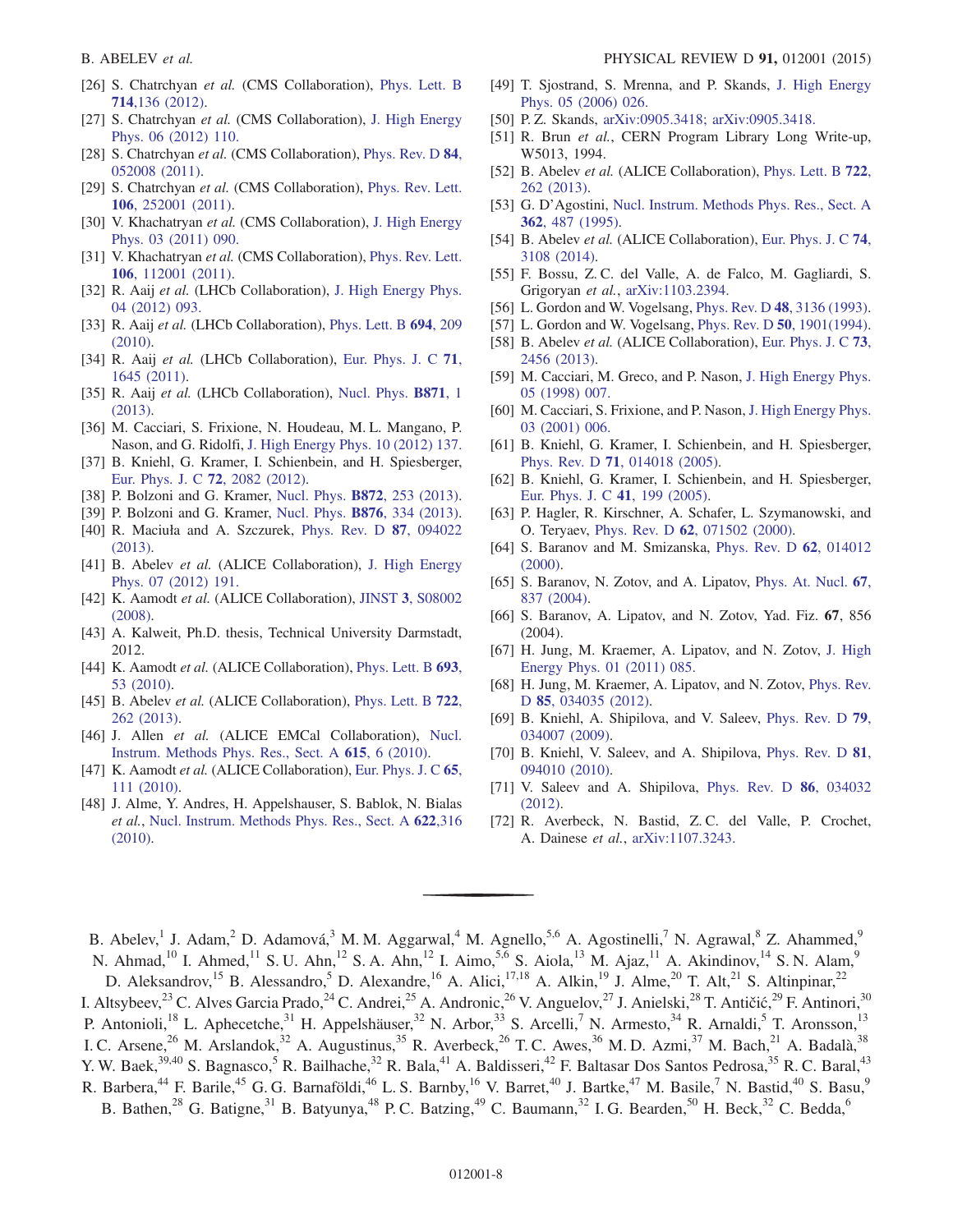<span id="page-8-0"></span>N. K. Behera, <sup>8</sup> I. Belikov, <sup>51</sup> F. Bellini, <sup>7</sup> R. Bellwied, <sup>52</sup> E. Belmont-Moreno, <sup>53</sup> R. Belmont III, <sup>54</sup> V. Belyaev, <sup>55</sup> G. Bencedi, <sup>46</sup> S. Beole,<sup>56</sup> I. Berceanu,<sup>25</sup> A. Bercuci,<sup>25</sup> Y. Berdnikov,<sup>57,58</sup> D. Berenyi,<sup>46</sup> M. E. Berger,<sup>59</sup> R. A. Bertens,<sup>60</sup> D. Berzano,<sup>56</sup> L. Betev,  $35$  A. Bhasin,  $41$  I. R. Bhat,  $41$  A. K. Bhati,  $4$  B. Bhattacharjee,  $61$  J. Bhom,  $62$  L. Bianchi,  $56$  N. Bianchi,  $63$  C. Bianchin,  $60$ J. Bielčík,<sup>2</sup> J. Bielčíková,<sup>3</sup> A. Bilandzic,<sup>50</sup> S. Bjelogrlic,<sup>60</sup> F. Blanco,<sup>64</sup> D. Blau,<sup>15</sup> C. Blume,<sup>32</sup> F. Bock,<sup>65,27</sup> A. Bogdanov,<sup>55</sup> H. Bøggild,<sup>50</sup> M. Bogolyubsky,<sup>66</sup> F. V. Böhmer,<sup>59</sup> L. Boldizsár,<sup>46</sup> M. Bombara,<sup>67</sup> J. Book,<sup>32</sup> H. Borel,<sup>42</sup> A. Borissov,<sup>54,68</sup> F. Bossú,<sup>69</sup> M. Botje,<sup>70</sup> E. Botta,<sup>56</sup> S. Böttger,<sup>71</sup> P. Braun-Munzinger,<sup>26</sup> M. Bregant,<sup>24</sup> T. Breitner,<sup>71</sup> T. A. Broker,<sup>32</sup> T. A. Browning,<sup>72</sup> M. Broz,<sup>2</sup> E. Bruna,<sup>5</sup> G. E. Bruno,<sup>45</sup> D. Budnikov,<sup>73</sup> H. Buesching,<sup>32</sup> S. Bufalino,<sup>5</sup> P. Buncic,<sup>35</sup> O. Busch,<sup>27</sup> Z. Buthelezi,<sup>69</sup> D. Caffarri,<sup>74</sup> X. Cai,<sup>75</sup> H. Caines,<sup>13</sup> L. Calero Diaz,<sup>63</sup> A. Caliva,<sup>60</sup> E. Calvo Villar,<sup>76</sup> P. Camerini,<sup>77</sup> F. Carena,<sup>35</sup> W. Carena,<sup>35</sup> J. Castillo Castellanos,<sup>42</sup> E. A. R. Casula,<sup>78</sup> V. Catanescu,<sup>25</sup> C. Cavicchioli,<sup>35</sup> C. Ceballos Sanchez,<sup>79</sup> J. Cepila,<sup>2</sup> P. Cerello,<sup>5</sup> B. Chang,<sup>80</sup> S. Chapeland,<sup>35</sup> J. L. Charvet,<sup>42</sup> S. Chattopadhyay,<sup>9</sup> S. Chattopadhyay, <sup>81</sup> V. Chelnokov, <sup>19</sup> M. Cherney, <sup>82</sup> C. Cheshkov, <sup>83</sup> B. Cheynis, <sup>83</sup> V. Chibante Barroso, <sup>35</sup> D. D. Chinellato, <sup>52</sup> P. Chochula,<sup>35</sup> M. Chojnacki,<sup>50</sup> S. Choudhury,<sup>9</sup> P. Christakoglou,<sup>70</sup> C. H. Christensen,<sup>50</sup> P. Christiansen,<sup>84</sup> T. Chujo,<sup>62</sup> S. U. Chung,<sup>68</sup> C. Cicalo,<sup>85</sup> L. Cifarelli,<sup>7,17</sup> F. Cindolo,<sup>18</sup> J. Cleymans,<sup>37</sup> F. Colamaria,<sup>45</sup> D. Colella,<sup>45</sup> A. Collu,<sup>78</sup> M. Colocci,<sup>7</sup> G. Conesa Balbastre,<sup>33</sup> Z. Conesa del Valle,<sup>86</sup> M. E. Connors,<sup>13</sup> J. G. Contreras,<sup>87</sup> T. M. Cormier,<sup>54</sup> Y. Corrales Morales,<sup>56</sup> P. Cortese,<sup>88</sup> I. Cortés Maldonado,<sup>89</sup> M. R. Cosentino,<sup>24</sup> F. Costa,<sup>35</sup> P. Crochet,<sup>40</sup> R. Cruz Albino,<sup>87</sup> E. Cuautle, <sup>90</sup> L. Cunqueiro, <sup>63</sup> A. Dainese, <sup>30</sup> R. Dang, <sup>75</sup> A. Danu, <sup>91</sup> D. Das, <sup>81</sup> I. Das, <sup>86</sup> K. Das, <sup>81</sup> S. Das, <sup>92</sup> A. Dash, <sup>93</sup> S. Dash,  $8$  S. De,  $9$  H. Delagrange,  $31.7$  A. Deloff,  $94$  E. Dénes,  $46$  G. D'Erasmo,  $45$  A. De Caro,  $95,17$  G. de Cataldo,  $96$ J. de Cuveland,<sup>21</sup> A. De Falco,<sup>78</sup> D. De Gruttola,<sup>95,17</sup> N. De Marco,<sup>5</sup> S. De Pasquale,<sup>95</sup> R. de Rooij,<sup>60</sup> M. A. Diaz Corchero,<sup>64</sup> T. Dietel,<sup>28</sup> P. Dillenseger,<sup>32</sup> R. Divià,<sup>35</sup> D. Di Bari,<sup>45</sup> S. Di Liberto,<sup>97</sup> A. Di Mauro,<sup>35</sup> P. Di Nezza,<sup>63</sup> Ø. Djuvsland,<sup>22</sup> A. Dobrin,<sup>60</sup> T. Dobrowolski,<sup>94</sup> D. Domenicis Gimenez,<sup>24</sup> B. Dönigus,<sup>32</sup> O. Dordic,<sup>49</sup> S. Dørheim,<sup>59</sup> A. K. Dubey,<sup>9</sup> A. Dubla,<sup>60</sup> L. Ducroux,<sup>83</sup> P. Dupieux,<sup>40</sup> A. K. Dutta Majumdar,<sup>81</sup> R. J. Ehlers,<sup>13</sup> D. Elia,<sup>96</sup> H. Engel,<sup>71</sup> B. Erazmus,<sup>35,31</sup> H. A. Erdal,<sup>20</sup> D. Eschweiler,<sup>21</sup> B. Espagnon,<sup>86</sup> M. Esposito,<sup>35</sup> M. Estienne,<sup>31</sup> S. Esumi,<sup>62</sup> D. Evans,<sup>16</sup> S. Evdokimov,<sup>66</sup> D. Fabris,<sup>30</sup> J. Faivre,<sup>33</sup> D. Falchieri,<sup>7</sup> A. Fantoni,<sup>63</sup> M. Fasel,<sup>27</sup> D. Fehlker,<sup>22</sup> L. Feldkamp,<sup>28</sup> D. Felea,<sup>91</sup> A. Feliciello,<sup>5</sup> G. Feofilov, $^{23}$  J. Ferencei,  $^{3}$  A. Fernández Téllez,  $^{89}$  E. G. Ferreiro,  $^{34}$  A. Ferretti,  $^{56}$  A. Festanti,  $^{74}$  J. Figiel,  $^{47}$ M. A. S. Figueredo,<sup>98</sup> S. Filchagin,<sup>73</sup> D. Finogeev,<sup>99</sup> F. M. Fionda,<sup>45</sup> E. M. Fiore,<sup>45</sup> E. Floratos,<sup>100</sup> M. Floris,<sup>35</sup> S. Foertsch,<sup>69</sup> P. Foka,<sup>26</sup> S. Fokin,<sup>15</sup> E. Fragiacomo,<sup>101</sup> A. Francescon,<sup>35,74</sup> U. Frankenfeld,<sup>26</sup> U. Fuchs,<sup>35</sup> C. Furget,<sup>33</sup> M. Fusco Girard,<sup>95</sup> J. J. Gaardhøje,<sup>50</sup> M. Gagliardi,<sup>56</sup> A. M. Gago,<sup>76</sup> M. Gallio,<sup>56</sup> D. R. Gangadharan,<sup>102</sup> P. Ganoti,<sup>36</sup> C. Garabatos,<sup>26</sup> E. Garcia-Solis,<sup>103</sup> C. Gargiulo,<sup>35</sup> I. Garishvili,<sup>1</sup> J. Gerhard,<sup>21</sup> M. Germain,<sup>31</sup> A. Gheata,<sup>35</sup> M. Gheata,<sup>35,91</sup> B. Ghidini,<sup>45</sup> P. Ghosh,<sup>9</sup> S. K. Ghosh,<sup>92</sup> P. Gianotti,<sup>63</sup> P. Giubellino,<sup>35</sup> E. Gladysz-Dziadus,<sup>47</sup> P. Glässel,<sup>27</sup> A. Gomez Ramirez,<sup>71</sup> P. González-Zamora,<sup>64</sup> S. Gorbunov,<sup>21</sup> L. Görlich,<sup>47</sup> S. Gotovac,<sup>104</sup> L. K. Graczykowski,<sup>105</sup> A. Grelli,<sup>60</sup> A. Grigoras,<sup>35</sup> C. Grigoras,<sup>35</sup> V. Grigoriev,<sup>55</sup> A. Grigoryan,<sup>106</sup> S. Grigoryan,<sup>48</sup> B. Grinyov,<sup>19</sup> N. Grion,<sup>101</sup> J. F. Grosse-Oetringhaus,<sup>35</sup> J.-Y. Grossiord, <sup>83</sup> R. Grosso, <sup>35</sup> F. Guber, <sup>99</sup> R. Guernane, <sup>33</sup> B. Guerzoni, <sup>7</sup> M. Guilbaud, <sup>83</sup> K. Gulbrandsen, <sup>50</sup> H. Gulkanyan,<sup>106</sup> M. Gumbo,<sup>37</sup> T. Gunji,<sup>107</sup> A. Gupta,<sup>41</sup> R. Gupta,<sup>41</sup> K. H. Khan,<sup>11</sup> R. Haake,<sup>28</sup> Ø. Haaland,<sup>22</sup> C. Hadjidakis, <sup>86</sup> M. Haiduc, <sup>91</sup> H. Hamagaki, <sup>107</sup> G. Hamar, <sup>46</sup> L. D. Hanratty, <sup>16</sup> A. Hansen, <sup>50</sup> J. W. Harris, <sup>13</sup> H. Hartmann, <sup>21</sup> A. Harton,<sup>103</sup> D. Hatzifotiadou,<sup>18</sup> S. Hayashi,<sup>107</sup> S. T. Heckel,<sup>32</sup> M. Heide,<sup>28</sup> H. Helstrup,<sup>20</sup> A. Herghelegiu,<sup>25</sup> G. Herrera Corral, <sup>87</sup> B. A. Hess,<sup>108</sup> K. F. Hetland,<sup>20</sup> B. Hippolyte,<sup>51</sup> J. Hladky,<sup>109</sup> P. Hristov,<sup>35</sup> M. Huang,<sup>22</sup> T. J. Humanic,<sup>102</sup> D. Hutter,<sup>21</sup> D. S. Hwang,<sup>110</sup> R. Ilkaev,<sup>73</sup> I. Ilkiv,<sup>94</sup> M. Inaba,<sup>62</sup> G. M. Innocenti,<sup>56</sup> C. Ionita,<sup>35</sup> M. Ippolitov,<sup>15</sup> M. Irfan,<sup>10</sup> M. Ivanov,  $^{26}$  V. Ivanov,  $^{58}$  A. Jachołkowski,  $^{44}$  P. M. Jacobs,  $^{65}$  C. Jahnke,  $^{24}$  H. J. Jang,  $^{12}$  M. A. Janik,  $^{105}$ P. H. S. Y. Jayarathna,<sup>52</sup> S. Jena,<sup>52</sup> R. T. Jimenez Bustamante,<sup>90</sup> P. G. Jones,<sup>16</sup> H. Jung,<sup>39</sup> A. Jusko,<sup>16</sup> V. Kadyshevskiy,<sup>48</sup> S. Kalcher,<sup>21</sup> P. Kalinak,<sup>111</sup> A. Kalweit,<sup>35</sup> J. Kamin,<sup>32</sup> J. H. Kang,<sup>112</sup> V. Kaplin,<sup>55</sup> S. Kar,<sup>9</sup> A. Karasu Uysal,<sup>113</sup> O. Karavichev,  $99$  T. Karavicheva,  $99$  E. Karpechev,  $99$  U. Kebschull,  $71$  R. Keidel,  $^{114}$  M. M. Khan,  $^{115,10}$  P. Khan,  $^{81}$  S. A. Khan,  $^{9}$ A. Khanzadeev,<sup>58</sup> Y. Kharlov,<sup>66</sup> B. Kileng,<sup>20</sup> B. Kim,<sup>112</sup> D. W. Kim,<sup>12,39</sup> D. J. Kim,<sup>80</sup> J. S. Kim,<sup>39</sup> M. Kim,<sup>39</sup> M. Kim,<sup>112</sup> S. Kim,  $^{110}$  T. Kim,  $^{112}$  S. Kirsch, $^{21}$  I. Kisel, $^{21}$  S. Kiselev,  $^{14}$  A. Kisiel,  $^{105}$  G. Kiss,  $^{46}$  J. L. Klay,  $^{116}$  J. Klein,  $^{27}$  C. Klein-Bösing,  $^{28}$ A. Kluge,<sup>35</sup> M. L. Knichel,<sup>26</sup> A. G. Knospe,<sup>117</sup> C. Kobdaj,<sup>35,118</sup> M. K. Köhler,<sup>26</sup> T. Kollegger,<sup>21</sup> A. Kolojvari,<sup>23</sup> V. Kondratiev,  $^{23}$  N. Kondratyeva,  $^{55}$  A. Konevskikh,  $^{99}$  V. Kovalenko,  $^{23}$  M. Kowalski,  $^{47}$  S. Kox,  $^{33}$ G. Koyithatta Meethaleveedu,<sup>8</sup> J. Kral,<sup>80</sup> I. Králik,<sup>111</sup> F. Kramer,<sup>32</sup> A. Kravčáková,<sup>67</sup> M. Krelina,<sup>2</sup> M. Kretz,<sup>21</sup> M. Krivda, <sup>16,111</sup> F. Krizek, <sup>3</sup> E. Kryshen, <sup>35</sup> M. Krzewicki, <sup>26</sup> V. Kučera, <sup>3</sup> Y. Kucheriaev, <sup>15,[†](#page-12-0)</sup> T. Kugathasan, <sup>35</sup> C. Kuhn, <sup>51</sup> P. G. Kuijer,<sup>70</sup> I. Kulakov,<sup>32</sup> J. Kumar,<sup>8</sup> P. Kurashvili,<sup>94</sup> A. Kurepin,<sup>99</sup> A. B. Kurepin,<sup>99</sup> A. Kuryakin,<sup>73</sup> S. Kushpil,<sup>3</sup> M. J. Kweon,  $^{27}$  Y. Kwon,  $^{112}$  P. Ladron de Guevara,  $^{90}$  C. Lagana Fernandes,  $^{24}$  I. Lakomov,  $^{86}$  R. Langoy,  $^{119}$  C. Lara,  $^{71}$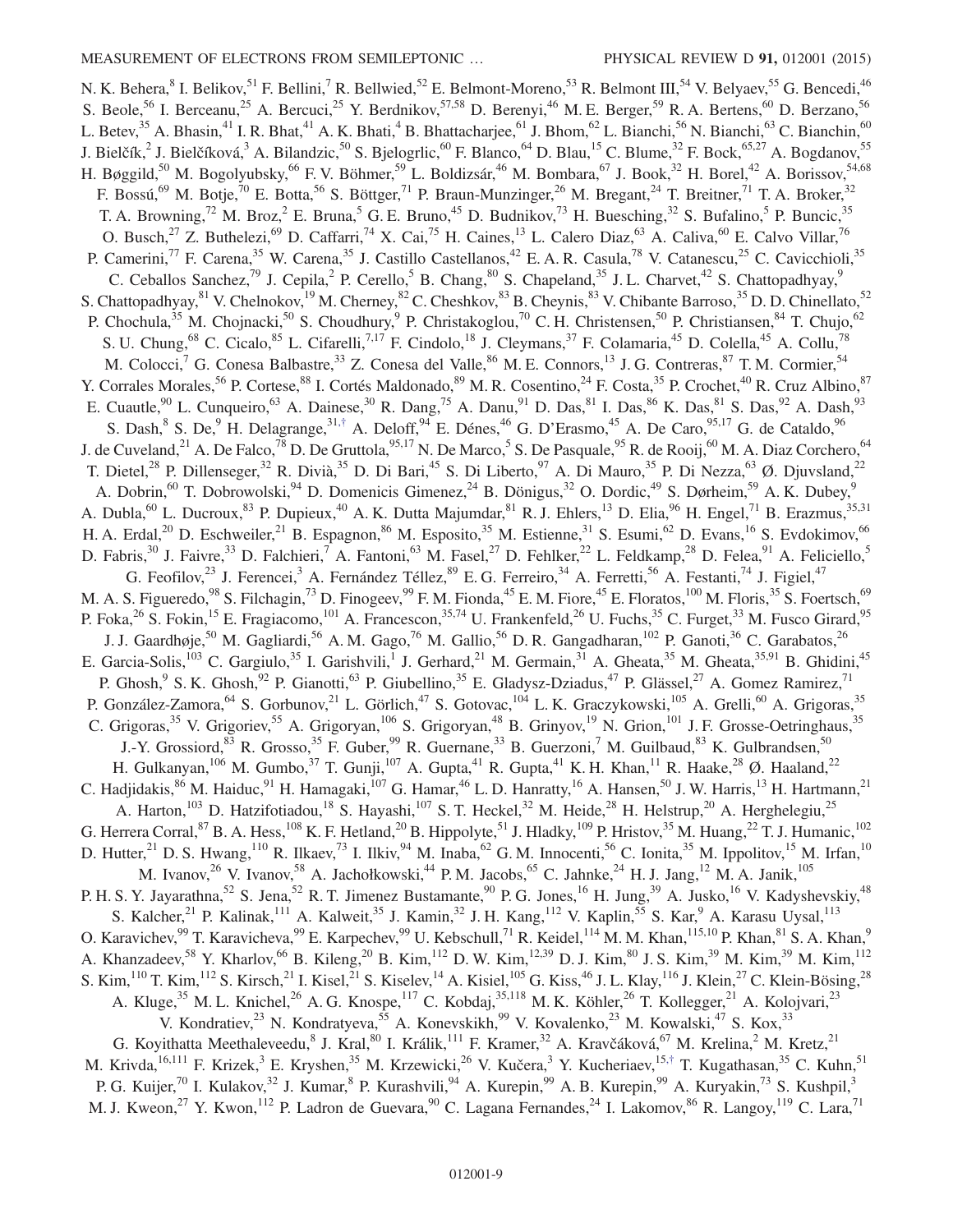A. Lardeux,<sup>31</sup> A. Lattuca,<sup>56</sup> S. L. La Pointe,<sup>60</sup> P. La Rocca,<sup>44</sup> R. Lea,<sup>77</sup> L. Leardini,<sup>27</sup> G. R. Lee,<sup>16</sup> I. Legrand,<sup>35</sup> J. Lehnert,<sup>32</sup> R. C. Lemmon,<sup>120</sup> V. Lenti,<sup>96</sup> E. Leogrande,<sup>60</sup> M. Leoncino,<sup>56</sup> I. León Monzón,<sup>121</sup> P. Lévai,<sup>46</sup> S. Li,<sup>40,75</sup> J. Lien,<sup>119</sup> R. Lietava,<sup>16</sup> S. Lindal,<sup>49</sup> V. Lindenstruth,<sup>21</sup> C. Lippmann,<sup>26</sup> M. A. Lisa,<sup>102</sup> H. M. Ljunggren,<sup>84</sup> D. F. Lodato,<sup>60</sup> P. I. Loenne,<sup>22</sup> V. R. Loggins,<sup>54</sup> V. Loginov,<sup>55</sup> D. Lohner,<sup>27</sup> C. Loizides,<sup>65</sup> X. Lopez,<sup>40</sup> E. López Torres,<sup>79</sup> X.-G. Lu,<sup>27</sup> P. Luettig,<sup>32</sup> M. Lunardon,<sup>74</sup> G. Luparello,<sup>60</sup> C. Luzzi,<sup>35</sup> R. Ma,<sup>13</sup> A. Maevskaya,<sup>99</sup> M. Mager,<sup>35</sup> D. P. Mahapatra,<sup>43</sup> S. M. Mahmood,<sup>49</sup> A. Maire,<sup>27</sup> R. D. Majka,<sup>13</sup> M. Malaev,<sup>58</sup> I. Maldonado Cervantes,<sup>90</sup> L. Malinina,<sup>122,48</sup> D. Mal'Kevich,<sup>14</sup> P. Malzacher,<sup>26</sup> A. Mamonov,<sup>73</sup> L. Manceau,<sup>5</sup> V. Manko,<sup>15</sup> F. Manso,<sup>40</sup> V. Manzari,<sup>96</sup> M. Marchisone,<sup>40,56</sup> J. Mareš,<sup>109</sup> G. V. Margagliotti,<sup>77</sup> A. Margotti,<sup>18</sup> A. Marín,<sup>26</sup> C. Markert,<sup>117</sup> M. Marquard,<sup>32</sup> I. Martashvili,<sup>123</sup> N. A. Martin,<sup>26</sup> P. Martinengo,  $35$  M. I. Martínez,  $89$  G. Martínez García,  $31$  J. Martin Blanco,  $31$  Y. Martynov,  $19$  A. Mas,  $31$  S. Masciocchi,  $26$ M. Masera,<sup>56</sup> A. Masoni,<sup>85</sup> L. Massacrier,<sup>31</sup> A. Mastroserio,<sup>45</sup> A. Matyja,<sup>47</sup> C. Mayer,<sup>47</sup> J. Mazer,<sup>123</sup> M. A. Mazzoni,<sup>97</sup> F. Meddi,<sup>124</sup> A. Menchaca-Rocha,<sup>53</sup> J. Mercado Pérez,<sup>27</sup> M. Meres,<sup>125</sup> Y. Miake,<sup>62</sup> K. Mikhaylov,<sup>48,14</sup> L. Milano,<sup>35</sup> J. Milosevic,<sup>126,49</sup> A. Mischke,<sup>60</sup> A. N. Mishra,<sup>127</sup> D. Miśkowiec,<sup>26</sup> J. Mitra,<sup>9</sup> C. M. Mitu,<sup>91</sup> J. Mlynarz,<sup>54</sup> N. Mohammadi,<sup>60</sup> B. Mohanty,<sup>128,9</sup> L. Molnar,<sup>51</sup> L. Montaño Zetina,<sup>87</sup> E. Montes,<sup>64</sup> M. Morando,<sup>74</sup> D. A. Moreira De Godoy,<sup>24</sup> S. Moretto,<sup>74</sup> A. Morreale,<sup>80</sup> A. Morsch,<sup>35</sup> V. Muccifora,<sup>63</sup> E. Mudnic,<sup>104</sup> D. Mühlheim,<sup>28</sup> S. Muhuri,<sup>9</sup> M. Mukherjee,<sup>9</sup> H. Müller,<sup>35</sup> M. G. Munhoz,<sup>24</sup> S. Murray,<sup>37</sup> L. Musa,<sup>35</sup> J. Musinsky,<sup>111</sup> B. K. Nandi,<sup>8</sup> R. Nania,<sup>18</sup> E. Nappi,<sup>96</sup> C. Nattrass,<sup>123</sup> K. Nayak,<sup>128</sup> T. K. Nayak,<sup>9</sup> S. Nazarenko,<sup>73</sup> A. Nedosekin,<sup>14</sup> M. Nicassio,<sup>26</sup> M. Niculescu,<sup>35,91</sup> B. S. Nielsen,<sup>50</sup> S. Nikolaev,<sup>15</sup> S. Nikulin,<sup>15</sup> V. Nikulin,<sup>58</sup> B. S. Nilsen,<sup>82</sup> F. Noferini,<sup>17,18</sup> P. Nomokonov,<sup>48</sup> G. Nooren,<sup>60</sup> A. Nyanin,<sup>15</sup> J. Nystrand,<sup>22</sup> H. Oeschler,<sup>27</sup> S. Oh,<sup>13</sup> S. K. Oh,<sup>129,39</sup> A. Okatan,<sup>113</sup> L. Olah,<sup>46</sup> J. Oleniacz,<sup>105</sup> A. C. Oliveira Da Silva,<sup>24</sup> J. Onderwaater,<sup>26</sup> C. Oppedisano,<sup>5</sup> A. Ortiz Velasquez,<sup>84</sup> A. Oskarsson,<sup>84</sup> J. Otwinowski,<sup>26</sup> K. Oyama,<sup>27</sup> P. Sahoo,<sup>127</sup> Y. Pachmayer,<sup>27</sup> M. Pachr,<sup>2</sup> P. Pagano,<sup>95</sup> G. Paić,<sup>90</sup> F. Painke,<sup>21</sup> C. Pajares,<sup>34</sup> S. K. Pal,<sup>9</sup> A. Palmeri,<sup>38</sup> D. Pant,<sup>8</sup> V. Papikyan,<sup>106</sup> G. S. Pappalardo,  $38$  P. Pareek,  $127$  W. J. Park,  $26$  S. Parmar,  $4$  A. Passfeld,  $28$  D. I. Patalakha,  $66$  V. Paticchio,  $96$  B. Paul,  $81$ T. Pawlak,<sup>105</sup> T. Peitzmann,<sup>60</sup> H. Pereira Da Costa,<sup>42</sup> E. Pereira De Oliveira Filho,<sup>24</sup> D. Peresunko,<sup>15</sup> C. E. Pérez Lara,<sup>70</sup> A. Pesci,<sup>18</sup> V. Peskov,<sup>32</sup> Y. Pestov,<sup>130</sup> V. Petráček,<sup>2</sup> M. Petran,<sup>2</sup> M. Petris,<sup>25</sup> M. Petrovici,<sup>25</sup> C. Petta,<sup>44</sup> S. Piano,<sup>101</sup> M. Pikna, <sup>125</sup> P. Pillot, <sup>31</sup> O. Pinazza, <sup>18,35</sup> L. Pinsky, <sup>52</sup> D. B. Piyarathna, <sup>52</sup> M. Płoskoń, <sup>65</sup> M. Planinic, 131, 29 J. Pluta, <sup>105</sup> S. Pochybova, <sup>46</sup> P. L. M. Podesta-Lerma, <sup>121</sup> M. G. Poghosyan, <sup>35</sup> E. H. O. Pohjoisaho, <sup>132</sup> B. Polichtchouk, <sup>66</sup> N. Poljak, <sup>29</sup> A. Pop,<sup>25</sup> S. Porteboeuf-Houssais,<sup>40</sup> J. Porter,<sup>65</sup> B. Potukuchi,<sup>41</sup> S. K. Prasad,<sup>54</sup> R. Preghenella,<sup>18,17</sup> F. Prino,<sup>5</sup> C. A. Pruneau,<sup>54</sup> I. Pshenichnov,<sup>99</sup> G. Puddu,<sup>78</sup> P. Pujahari,<sup>54</sup> V. Punin,<sup>73</sup> J. Putschke,<sup>54</sup> H. Qvigstad,<sup>49</sup> A. Rachevski,<sup>101</sup> S. Raha, <sup>92</sup> J. Rak, <sup>80</sup> A. Rakotozafindrabe, <sup>42</sup> L. Ramello, <sup>88</sup> R. Raniwala, <sup>133</sup> S. Raniwala, <sup>133</sup> S. S. Räsänen, <sup>132</sup> B. T. Rascanu, <sup>32</sup> D. Rathee,<sup>4</sup> A. W. Rauf,<sup>11</sup> V. Razazi,<sup>78</sup> K. F. Read,<sup>123</sup> J. S. Real,<sup>33</sup> K. Redlich,<sup>134,94</sup> R. J. Reed,<sup>13</sup> A. Rehman,<sup>22</sup> P. Reichelt,<sup>32</sup> M. Reicher,<sup>60</sup> F. Reidt,<sup>35</sup> R. Renfordt,<sup>32</sup> A. R. Reolon,<sup>63</sup> A. Reshetin,<sup>99</sup> F. Rettig,<sup>21</sup> J.-P. Revol,<sup>35</sup> K. Reygers,<sup>27</sup> V. Riabov,<sup>58</sup> R. A. Ricci,<sup>135</sup> T. Richert,<sup>84</sup> M. Richter,<sup>49</sup> P. Riedler,<sup>35</sup> W. Riegler,<sup>35</sup> F. Riggi,<sup>44</sup> A. Rivetti,<sup>5</sup> E. Rocco,<sup>60</sup> M. Rodríguez Cahuantzi, <sup>89</sup> A. Rodriguez Manso, <sup>70</sup> K. Røed, <sup>49</sup> E. Rogochaya, <sup>48</sup> S. Rohni, <sup>41</sup> D. Rohr, <sup>21</sup> D. Röhrich, <sup>22</sup> R. Romita,<sup>120</sup> F. Ronchetti,<sup>63</sup> P. Rosnet,<sup>40</sup> A. Rossi,<sup>35</sup> F. Roukoutakis,<sup>100</sup> A. Roy,<sup>127</sup> C. Roy,<sup>51</sup> P. Roy,<sup>81</sup> A. J. Rubio Montero, <sup>64</sup> R. Rui,<sup>77</sup> R. Russo, <sup>56</sup> E. Ryabinkin, <sup>15</sup> Y. Ryabov, <sup>58</sup> A. Rybicki, <sup>47</sup> S. Sadovsky, <sup>66</sup> K. Šafařík, <sup>35</sup> B. Sahlmuller,<sup>32</sup> R. Sahoo,<sup>127</sup> P. K. Sahu,<sup>43</sup> J. Saini,<sup>9</sup> S. Sakai,<sup>65</sup> C. A. Salgado,<sup>34</sup> J. Salzwedel,<sup>102</sup> S. Sambyal,<sup>41</sup> V. Samsonov,<sup>58</sup> X. Sanchez Castro,<sup>51</sup> F. J. Sánchez Rodríguez,<sup>121</sup> L. Šándor,<sup>111</sup> A. Sandoval,<sup>53</sup> M. Sano,<sup>62</sup> G. Santagati,<sup>44</sup> D. Sarkar,<sup>9</sup> E. Scapparone,<sup>18</sup> F. Scarlassara,<sup>74</sup> R. P. Scharenberg,<sup>72</sup> C. Schiaua,<sup>25</sup> R. Schicker,<sup>27</sup> C. Schmidt,<sup>26</sup> H. R. Schmidt,<sup>108</sup> S. Schuchmann,<sup>32</sup> J. Schukraft,<sup>35</sup> M. Schulc,<sup>2</sup> T. Schuster,<sup>13</sup> Y. Schutz,<sup>31,35</sup> K. Schwarz,<sup>26</sup> K. Schweda,<sup>26</sup> G. Scioli,<sup>7</sup> E. Scomparin,<sup>5</sup> R. Scott,<sup>123</sup> G. Segato,<sup>74</sup> J. E. Seger,<sup>82</sup> Y. Sekiguchi,<sup>107</sup> I. Selyuzhenkov,<sup>26</sup> J. Seo,<sup>68</sup> E. Serradilla,<sup>64,53</sup> A. Sevcenco,<sup>91</sup> A. Shabetai,<sup>31</sup> G. Shabratova,<sup>48</sup> R. Shahoyan,<sup>35</sup> A. Shangaraev,<sup>66</sup> N. Sharma,<sup>123</sup> S. Sharma,<sup>41</sup> K. Shigaki,<sup>136</sup> K. Shtejer,<sup>56</sup> Y. Sibiriak,<sup>15</sup> S. Siddhanta,<sup>85</sup> T. Siemiarczuk,<sup>94</sup> D. Silvermyr,<sup>36</sup> C. Silvestre,<sup>33</sup> G. Simatovic,<sup>131</sup> R. Singaraju,<sup>9</sup> R. Singh,<sup>41</sup> S. Singha,<sup>9,128</sup> V. Singhal,<sup>9</sup> B. C. Sinha,<sup>9</sup> T. Sinha,<sup>81</sup> B. Sitar,<sup>125</sup> M. Sitta,<sup>88</sup> T. B. Skaali,<sup>49</sup> K. Skjerdal,<sup>22</sup> M. Slupecki,<sup>80</sup> N. Smirnov,<sup>13</sup> R. J. M. Snellings,<sup>60</sup> C. Søgaard,<sup>84</sup> R. Soltz,<sup>1</sup> J. Song,<sup>68</sup> M. Song,<sup>112</sup> F. Soramel,<sup>74</sup> S. Sorensen,<sup>123</sup> M. Spacek,<sup>2</sup> I. Sputowska,<sup>47</sup> M. Spyropoulou-Stassinaki,<sup>100</sup> B. K. Srivastava,<sup>72</sup> J. Stachel,<sup>27</sup> I. Stan,<sup>91</sup> G. Stefanek,<sup>94</sup> M. Steinpreis,<sup>102</sup> E. Stenlund,<sup>84</sup> G. Steyn,<sup>69</sup> J. H. Stiller,<sup>27</sup> D. Stocco,<sup>31</sup> M. Stolpovskiy,<sup>66</sup> P. Strmen,<sup>125</sup> A. A. P. Suaide,<sup>24</sup> T. Sugitate,<sup>136</sup> C. Suire,<sup>86</sup> M. Suleymanov,<sup>11</sup> R. Sultanov,<sup>14</sup> M. Šumbera,<sup>3</sup> T. Susa,<sup>29</sup> T. J. M. Symons,<sup>65</sup> A. Szabo,<sup>125</sup> A. Szanto de Toledo,<sup>24</sup> I. Szarka,<sup>125</sup> A. Szczepankiewicz,<sup>35</sup> M. Szymanski,<sup>105</sup> J. Takahashi,<sup>93</sup> M. A. Tangaro,<sup>45</sup> J. D. Tapia Takaki,<sup>137,86</sup> A. Tarantola Peloni,<sup>32</sup> A. Tarazona Martinez,<sup>35</sup> M. G. Tarzila,<sup>25</sup> A. Tauro,  $35$  G. Tejeda Muñoz,  $89$  A. Telesca,  $35$  C. Terrevoli,  $78$  J. Thäder,  $26$  D. Thomas,  $60$  R. Tieulent,  $83$  A. R. Timmins,  $52$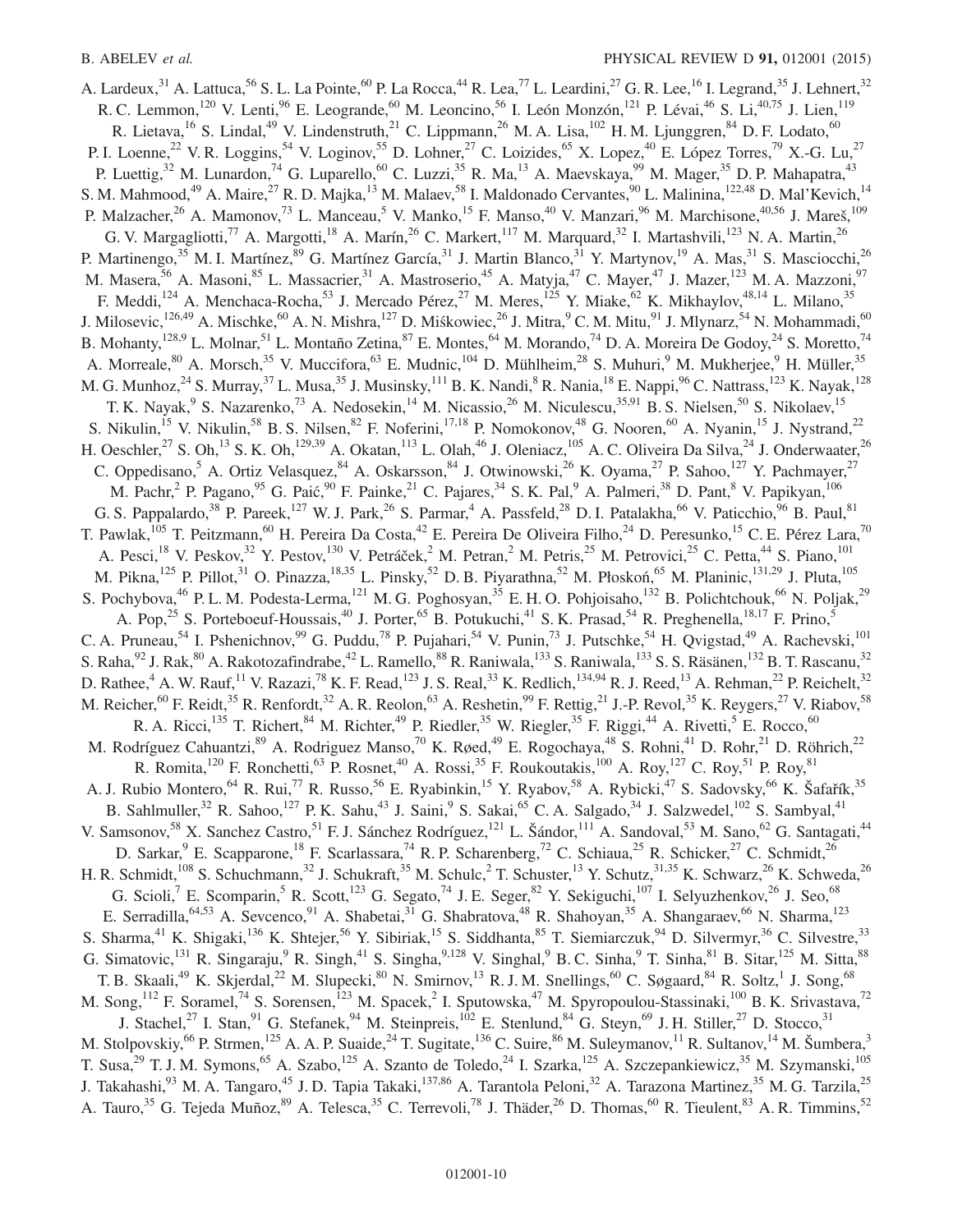A. Toia,<sup>30</sup> H. Torii,<sup>107</sup> V. Trubnikov,<sup>19</sup> W. H. Trzaska,<sup>80</sup> T. Tsuji,<sup>107</sup> A. Tumkin,<sup>73</sup> R. Turrisi,<sup>30</sup> T. S. Tveter,<sup>49</sup> J. Ulery,<sup>32</sup> K. Ullaland,<sup>22</sup> A. Uras,<sup>83</sup> G. L. Usai,<sup>78</sup> M. Vajzer,<sup>3</sup> M. Vala,<sup>111,48</sup> L. Valencia Palomo,<sup>40,86</sup> S. Vallero,<sup>27</sup> P. Vande Vyvre,<sup>35</sup> L. Vannucci,<sup>135</sup> J. Van Der Maarel,<sup>60</sup> J. W. Van Hoorne,<sup>35</sup> M. van Leeuwen,<sup>60</sup> A. Vargas,<sup>89</sup> M. Vargyas,<sup>80</sup> R. Varma,<sup>8</sup> M. Vasileiou,<sup>100</sup> A. Vasiliev,<sup>15</sup> V. Vechernin,<sup>23</sup> M. Veldhoen,<sup>60</sup> A. Velure,<sup>22</sup> M. Venaruzzo,<sup>77,135</sup> E. Vercellin,<sup>56</sup> S. Vergara Limón,<sup>89</sup> R. Vernet,<sup>138</sup> M. Verweij,<sup>54</sup> L. Vickovic,<sup>104</sup> G. Viesti,<sup>74</sup> J. Viinikainen,<sup>80</sup> Z. Vilakazi,<sup>69</sup> O. Villalobos Baillie,<sup>16</sup> A. Vinogradov,<sup>15</sup> L. Vinogradov,<sup>23</sup> Y. Vinogradov,<sup>73</sup> T. Virgili,<sup>95</sup> Y. P. Viyogi,<sup>9</sup> A. Vodopyanov,<sup>48</sup> M. A. Völkl,<sup>27</sup> K. Voloshin,<sup>14</sup> S. A. Voloshin,<sup>54</sup> G. Volpe,<sup>35</sup> B. von Haller,<sup>35</sup> I. Vorobyev,<sup>23</sup> D. Vranic,<sup>26,35</sup> J. Vrláková,<sup>67</sup> B. Vulpescu,<sup>40</sup> A. Vyushin,<sup>73</sup> B. Wagner,<sup>22</sup> J. Wagner,<sup>26</sup> V. Wagner,<sup>2</sup> M. Wang,<sup>75,31</sup> Y. Wang,<sup>27</sup> D. Watanabe,<sup>62</sup> M. Weber,<sup>52</sup> J. P. Wessels,  $^{28}$  U. Westerhoff,  $^{28}$  J. Wiechula,  $^{108}$  J. Wikne,  $^{49}$  M. Wilde,  $^{28}$  G. Wilk,  $^{94}$  J. Wilkinson,  $^{27}$  M. C. S. Williams,  $^{18}$ B. Windelband,<sup>27</sup> M. Winn,<sup>27</sup> C. Xiang,<sup>75</sup> C. G. Yaldo,<sup>54</sup> Y. Yamaguchi,<sup>107</sup> H. Yang,<sup>60</sup> P. Yang,<sup>75</sup> S. Yang,<sup>22</sup> S. Yano,<sup>136</sup> S. Yasnopolskiy,<sup>15</sup> J. Yi,<sup>68</sup> Z. Yin,<sup>75</sup> I.-K. Yoo,<sup>68</sup> I. Yushmanov,<sup>15</sup> V. Zaccolo,<sup>50</sup> C. Zach,<sup>2</sup> A. Zaman,<sup>11</sup> C. Zampolli,<sup>18</sup> S. Zaporozhets,<sup>48</sup> A. Zarochentsev,<sup>23</sup> P. Závada,<sup>109</sup> N. Zaviyalov,<sup>73</sup> H. Zbroszczyk,<sup>105</sup> I. S. Zgura,<sup>91</sup> M. Zhalov,<sup>58</sup> H. Zhang,<sup>75</sup> X. Zhang,<sup>75,65</sup> Y. Zhang,<sup>75</sup> C. Zhao,<sup>49</sup> N. Zhigareva,<sup>14</sup> D. Zhou,<sup>75</sup> F. Zhou,<sup>75</sup> Y. Zhou,<sup>60</sup> Zhuo Zhou,<sup>22</sup> H. Zhu,<sup>75</sup> J. Zhu,<sup>75</sup> X. Zhu,<sup>75</sup> A. Zichichi,<sup>17,7</sup> A. Zimmermann,<sup>27</sup> M. B. Zimmermann,<sup>28,35</sup> G. Zinovjev,<sup>19</sup> Y. Zoccarato<sup>83</sup> and M. Zyzak<sup>32</sup>

(ALICE Collaboration)

<sup>1</sup>Lawrence Livermore National Laboratory, Livermore, California, USA<br><sup>2</sup>Easy to Muslear Sciences and Physical Engineering, Caseb Technical University

 ${}^{2}$ Faculty of Nuclear Sciences and Physical Engineering, Czech Technical University in Prague,

Prague, Czech Republic<br><sup>3</sup>Nuelean Physics Institute, Academy of Sciences of the Czech Nuclear Physics Institute, Academy of Sciences of the Czech Republic, <sup>Ř</sup>ežu Prahy, Czech Republic <sup>4</sup>

<sup>4</sup>Physics Department, Panjab University, Chandigarh, India  ${}^{5}$ Sezione INFN, Turin, Italy

<sup>6</sup>Politecnico di Torino, Turin, Italy Politecnico di Torino, Turin, Italy<sup>o</sup><br>Pinartimanto di Fisica e Astronomia dell'Università and Sec<sup>7</sup>

Dipartimento di Fisica e Astronomia dell'Università and Sezione INFN, Bologna, Italy <sup>8</sup>

<sup>8</sup>Indian Institute of Technology Bombay (IIT), Mumbai, India <sup>9</sup>Variable Energy Cyclotron Centre, Kolkata, India

<sup>10</sup>Department of Physics, Aligarh Muslim University, Aligarh, India<br><sup>11</sup>COMSATS Institute of Information Technology (CIIT), Islamabad, Pakistan<sup>12</sup>Korea Institute of Science and Technology Information, Daejeon, South Kor

<sup>16</sup>School of Physics and Astronomy, University of Birmingham, Birmingham, United Kingdom<br><sup>17</sup>Centro Fermi - Museo Storico della Fisica e Centro Studi e Ricerche "Enrico Fermi", Rome, Italy<br><sup>18</sup>Sezione INFN, Bologna, Ital

*Frankfurt, Germany*<br><sup>22</sup>Department of Physics and Technology, University of Bergen, Bergen, Norway<br><sup>23</sup>V. Fock Institute for Physics, St. Petersburg State University, St. Petersburg, Russia<br><sup>24</sup>Universidade de São Paulo

GSI Helmholtzzentrum für Schwerionenforschung, Darmstadt, Germany<br><sup>27</sup> Physikalisches Institut, Ruprecht-Karls-Universität Heidelberg, Heidelberg, Germany<br><sup>28</sup> Institut für Kernphysik, Westfälische Wilhelms-Universität Mü

<sup>33</sup>Laboratoire de Physique Subatomique et de Cosmologie, Université Grenoble-Alpes, CNRS-IN2P3,

<sup>34</sup>Departamento de Física de Partículas and IGFAE, Universidad de Santiago de Compostela,

Santiago de Compostela, Spain<br><sup>35</sup>European Organization for Nuclear Research (CERN), Geneva, Switzerland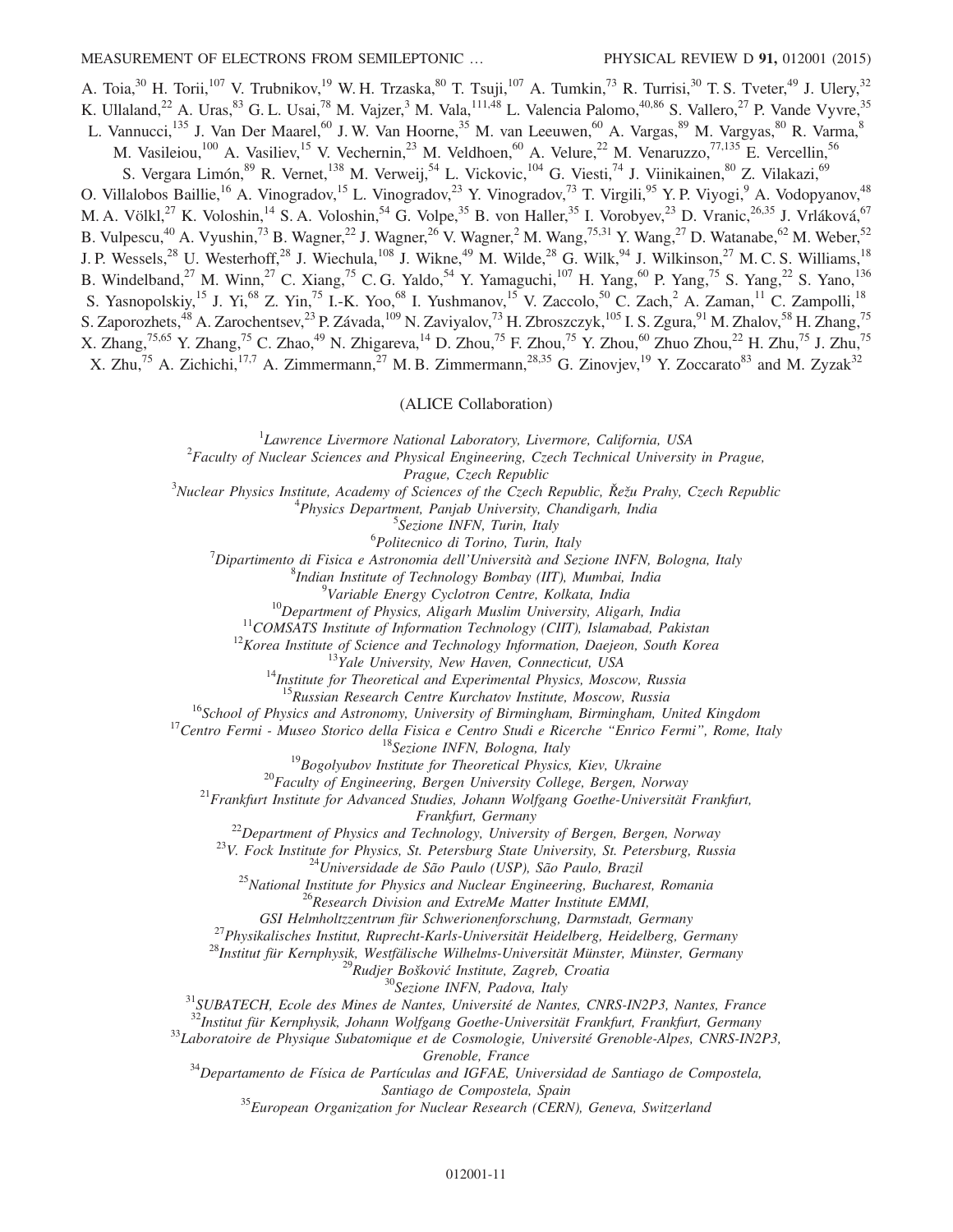<sup>36</sup>Oak Ridge National Laboratory, Oak Ridge, Tennessee, USA<br><sup>37</sup>Physics Department, University of Cape Town, Cape Town, South Africa<br><sup>38</sup>Sezione INFN, Catania, Italy<br><sup>39</sup>Gangneung-Wonju National University, Gangneung, So

ENRS-IN2P3, Clermont-Ferrand, France<br><sup>41</sup>Physics Department, University of Jammu, Jammu, India<br><sup>42</sup>Commissariat à l'Energie Atomique, IRFU, Saclay, France<br><sup>43</sup>Institute of Physics, Bhubaneswar, India<br><sup>44</sup>Dipartimento di Fi

 $^{50}$ Niels Bohr Institute, University of Copenhagen, Copenhagen, Denmark  $^{51}$ Institut Pluridisciplinaire Hubert Curien (IPHC), Université de Strasbourg,

 $CNRS-IN2P3$ , Strasbourg, France<br>
<sup>52</sup>University of Houston, Houston, Texas, USA<br>
<sup>53</sup>Instituto de Física, Universidad Nacional Autónoma de México, Mexico City, Mexico<br>
<sup>54</sup>Wayne State University, Detroit, Michigan, USA<br>
<sup>5</sup>

 $\begin{array}{c} \text{^{60}Institute for Subatomic Physics of Utrecht University, Utrecht, Netherlands}\\ \text{^{61}Gauhati University, Department of Physics, Guwahati, India\\ \text{^{62}University of Tsukuba, Tsukuba, Japan}\\ \text{^{63}Laboratori Nazionali di Frascati, INFN, Frascati, Italy}\\ \text{^{64}Centro de Investigaciones Energéticas Medioambientales y Tecnológicas (CIEMAT), Madrid, Spain\\ \text{^{65}Lawrence Berkeley National Laboratory, Berkeley, California, USA}\\ \text{^{66}SSC IHEP of NRC Kurchatov institute, Protvino, Russia\\ \text{^{67}Faculty of Science, P.J. šafárik University, Košice, Slovakia\\ \text{^{68}P$ 

<sup>69</sup>iThemba LABS, National Research Foundation, Somerset West, South Africa<br><sup>70</sup>Nikhef, National Institute for Subatomic Physics, Amsterdam, Netherlands

<sup>70</sup>Nikhef, National Institute for Subatomic Physics, Amsterdam, Netherlands<br>
<sup>71</sup>Institut für Informatik, Johann Wolfgang Goethe-Universität Frankfurt, Frankfurt, Germany<br>
<sup>72</sup>Purdue University, West Lafayette, Indiana,

<sup>84</sup>Division of Experimental High Energy Physics, University of Lund, Lund, Sweden<br><sup>85</sup>Sezione INFN, Cagliari, Italy<br><sup>86</sup>Institut de Physique Nucléaire d'Orsay (IPNO), Université Paris-Sud, CNRS-IN2P3, Orsay, France<br><sup>87</sup>C

Collegato INFN, Alessandria, Italy<br><sup>89</sup>Benemérita Universidad Autónoma de Puebla, Puebla, Mexico<br><sup>90</sup>Instituto de Ciencias Nucleares, Universidad Nacional Autónoma de México, Mexico City, Mexico<br><sup>90</sup>Institute of Space Scie